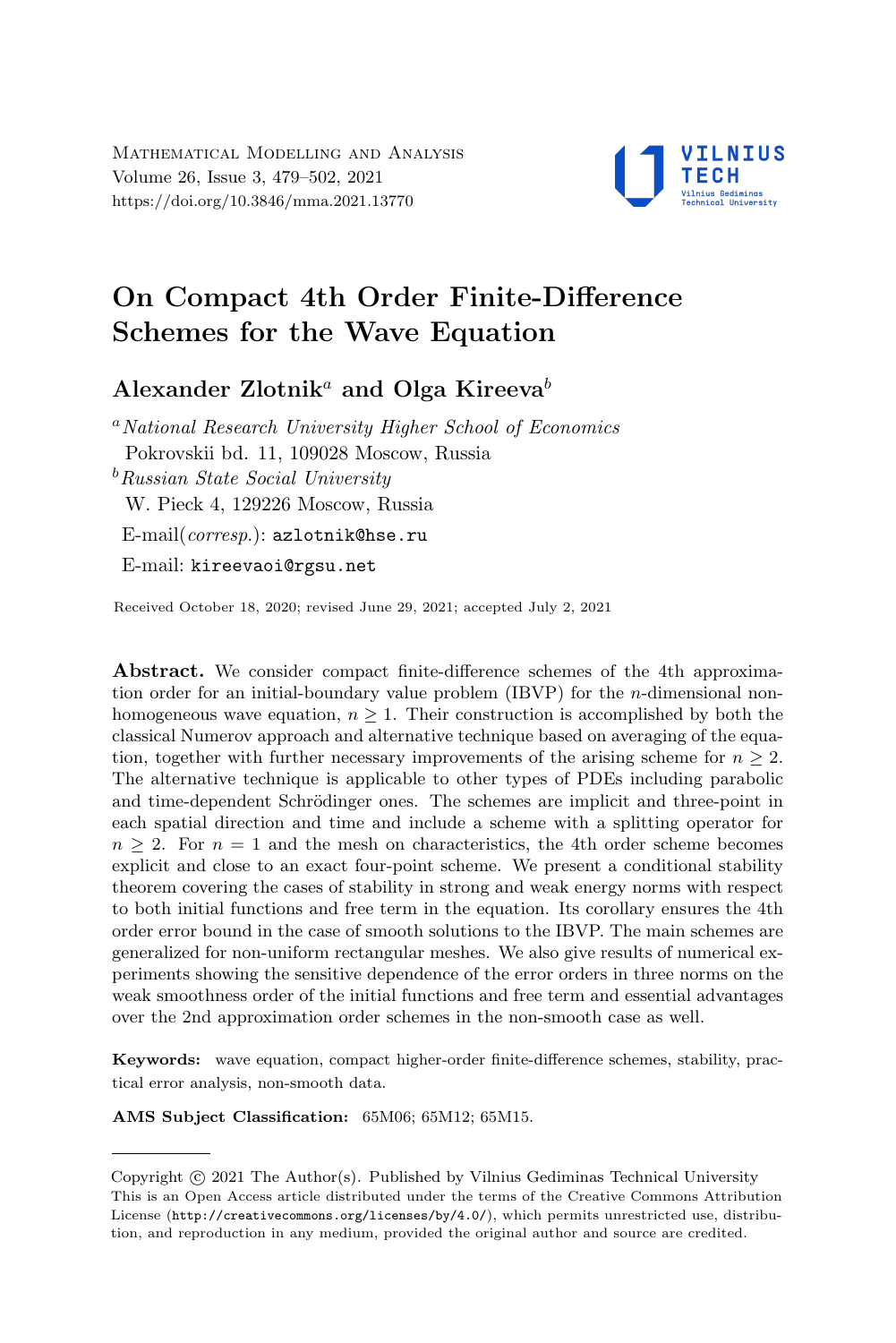## 1 Introduction

Compact higher-order finite-difference schemes for PDEs is a popular subject and a vast literature is devoted to them. The case of such type schemes for the wave equation have recently attracted a lot of interest, in particular, see [\[2,](#page-22-0) [4,](#page-22-1) [8,](#page-22-2) [12\]](#page-23-0), where much more related references can be found.

We consider compact finite-difference schemes of the 4th approximation order for an initial-boundary value problem (IBVP) for the n-dimensional wave equation with constant coefficients,  $n \geq 1$ . Their construction on uniform meshes is accomplished by both the classical Numerov approach and alternative technique based on averaging of the equation related to the polylinear finite element method (FEM), together with further necessary improvements of the arising scheme for  $n \geq 2$ . This alternative technique is applicable to other types of PDEs including parabolic and time-dependent Schrödinger equations (TDSE). The constructed schemes are implicit and three-point in each spatial direction and time. For  $n > 2$ , there is a scheme with a splitting operator among them. Notice that we use implicit approximations for the second initial condition in the spirit of the approximations for the equation. Curiously, for  $n = 1$  and the mesh on characteristics of the equation, the 4th order scheme becomes explicit and very close to an exact scheme on a four-point stencil.

We present a conditional stability theorem covering the cases of stability in strong (standard) and weak energy norms with respect to both initial functions and free term in the equation. Its corollary rigorously ensures the 4th order error bound in the case of smooth solutions to the IBVP. Note that stability is unconditional for similar compact schemes on uniform meshes for other type PDEs, for example, see [\[3,](#page-22-3) [11\]](#page-23-1). Our approach is applied in a unified manner for any  $n \geq 1$  (not separately for  $n = 1, 2$  or 3 as in many papers), the uniform rectangular (not only square) mesh is taken, the stability results are of standard kind in the theory of finite-difference schemes and proved by the energy techniques (not only by getting bounds for harmonics of the numerical solution as in most papers). In particular, the last point allows us to prove rigorously the 4th order error estimate in the strong energy norm for smooth solutions.

Moreover, enlarging of most schemes to the case of the wave equation with the variable coefficient  $\rho(x)$  in front of  $\partial_t^2 u$  is simple, and there exists some connection to [\[2,](#page-22-0) [12\]](#page-23-0). Also the main schemes are rather easily generalized for non-uniform rectangular meshes in space and time; we apply averaging technique to implement both aims. Concerning compact schemes on non-uniform meshes for other (1D in space) equations, in particular, see [\[5,](#page-22-4) [14,](#page-23-2) [15,](#page-23-3) [17\]](#page-23-4).

In our 1D numerical experiments, we first concentrate on demonstrating the sensitive dependence of the error orders in the mesh  $L^2$ , uniform and strong energy norms on the weak smoothness order of the both initial functions and the weak dominating mixed smoothness order of the free term. The cases of the delta-shaped, discontinuous or with discontinuous derivatives data are covered. The higher-order practical error behavior is shown compared to standard 2nd approximation order schemes [\[16,](#page-23-5) [19\]](#page-23-6) thus confirming the essential advantages of 4th order schemes over them in the non-smooth case as well. Second, we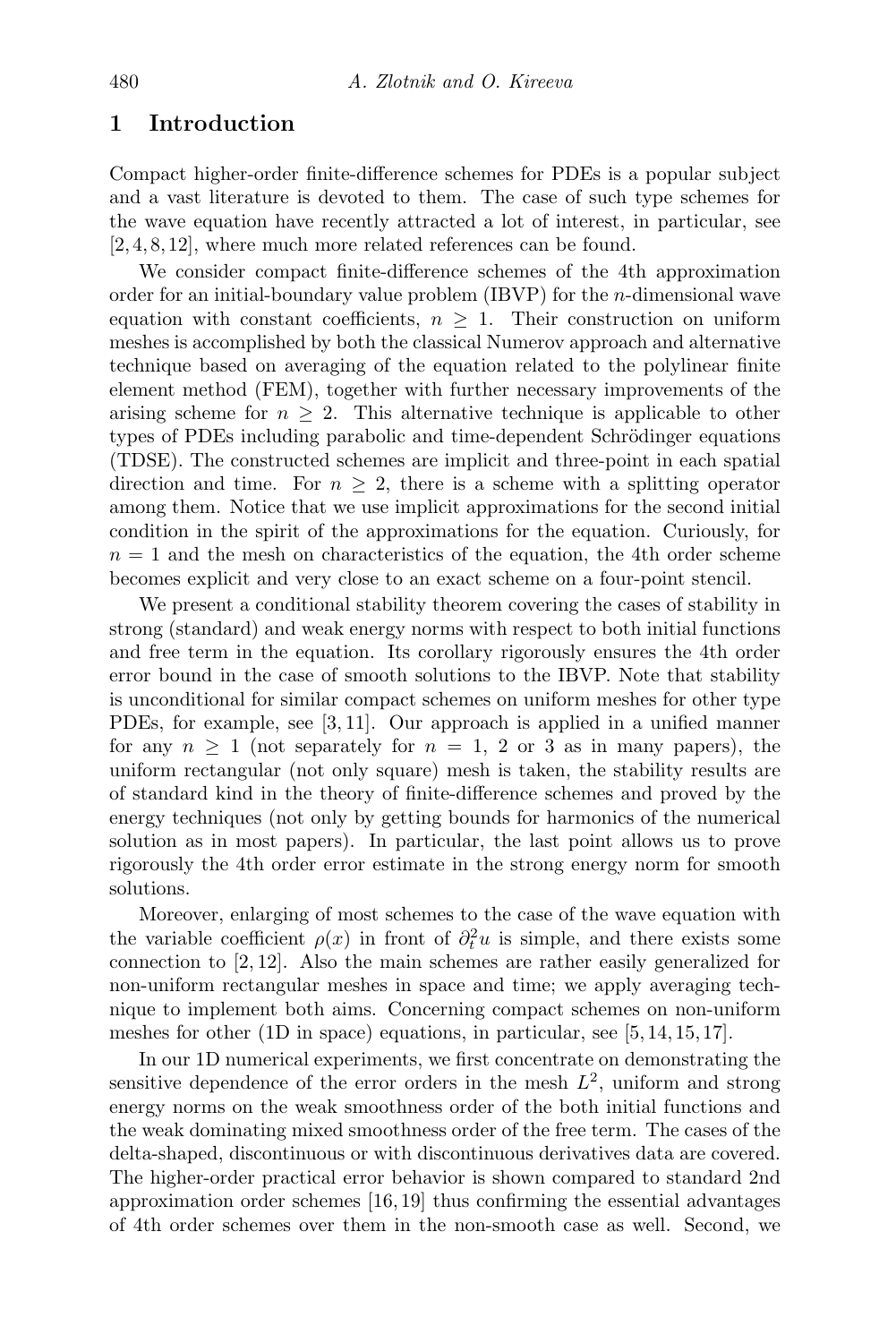present numerical results in the case of non-uniform spatial meshes with various node distribution functions (for the smooth data).

The paper is organized as follows. Auxiliary Section [2](#page-2-0) contains results on stability of general symmetric three-level method with a weight for hyperbolic equations in the strong and weak energy norms that we need to apply. The main Section [3](#page-4-0) is devoted to construction and analysis of the compact 4th order finite-difference schemes. In Section [4,](#page-15-0) the main compact schemes are generalized to the case of non-uniform rectangular meshes. The results of these sections have been received by A. Zlotnik. Section [5](#page-17-0) contains results of numerical experiments have been accomplished by O. Kireeva.

## <span id="page-2-0"></span>2 General symmetric three-level method for second order hyperbolic equations and its stability theorem

Let  $H_h$  be a family of Euclidean spaces endowed with an inner product  $(\cdot, \cdot)_h$ and the corresponding norm  $\|\cdot\|_h$ , where h is the parameter (related to a spatial discretization). Let linear operators  $B_h$  and  $A_h$  act in  $H_h$  and have the properties  $B_h = B_h^* > 0$  and  $A_h = A_h^* > 0$ . Define the norms  $||w||_{B_h} =$  $(B_h w, w)_h^{1/2}$  $\int_{h}^{1/2}$  and  $||w||_{A_h} = (A_h w, w)_h^{1/2}$  $h^{1/2}$  in  $H_h$  generated by them.

We assume that they are related by the following inequality

<span id="page-2-3"></span>
$$
||w||_{A_h} \le \alpha_h ||w||_{B_h}, \quad \forall w \in H_h \quad \Leftrightarrow \quad A_h \le \alpha_h^2 B_h. \tag{2.1}
$$

For methods of numerical solving 2nd order elliptic equations, usually  $\alpha_h$  =  $c_0/h_{\text{min}}$ , where  $h_{\text{min}}$  is a minimal size of the spatial discretization.

We introduce the uniform mesh  $\overline{\omega}_{h_t} = \{t_m = mh_t\}_{m=0}^M$  on a segment  $[0, T]$ , with the step  $h_t = T/M > 0$  and  $M \geq 2$ . Let  $\omega_{h_t} = \{t_m\}_{m=1}^{M-1}$ . We introduce the mesh averages and difference operators

$$
\bar{s}_ty=\frac{\check{y}+y}{2},\ \ s_ty=\frac{y+\hat{y}}{2},\ \ \bar{\delta}_ty=\frac{y-\check{y}}{h_t},\ \ \delta_ty=\frac{\hat{y}-y}{h_t},\ \ \mathring{\delta}_ty=\frac{\hat{y}-\check{y}}{2h_t}
$$

and  $A_t y = \delta_t \overline{\delta}_t y = \frac{\hat{y} - 2y + \check{y}}{h^2}$  $\frac{2y+\check{y}}{h_{t}^{2}}$  with  $y^{m} = y(t_{m}), \check{y}^{m} = y^{m-1}$  and  $\hat{y}^{m} = y^{m+1}$ , as well as the summation operator with the variable upper limit  $I_{h_t}^m y = h_t \sum_{l=1}^m y^l$ for  $1 \leq m \leq M$  and  $I_{h_t}^0 y = 0$ .

We consider a general symmetric three-level in t method with a weight  $\sigma$ :

$$
(B_h + \sigma h_t^2 A_h) A_t v + A_h v = f \text{ in } H_h \text{ on } \omega_{h_t},
$$
\n(2.2)

$$
(B_h + \sigma h_t^2 A_h) \delta_t v^0 + \frac{1}{2} h_t A_h v^0 = u_1 + \frac{1}{2} h_t f^0 \text{ in } H_h,
$$
 (2.3)

where  $v: \overline{\omega}_{h_t} \to H_h$  is the sought function and the functions  $v^0, u_1 \in H_h$  and  $f: \{t_m\}_{m=0}^{M-1} \rightarrow H_h$  are given; we omit their dependence on h for brevity. Note that the parameter  $\sigma$  can depend on  $\mathbf{h} := (h, h_t)$ . Recall that linear algebraic systems with one and the same operator  $B_h + \sigma h_t^2 A_h$  has to be solved at time levels  $t_m$  to find the solution  $v^{m+1}$ ,  $0 \le m \le M - 1$ . Note that  $(2.3)$  can be rewritten in the form closer to [\(2.2\)](#page-2-2):

<span id="page-2-2"></span><span id="page-2-1"></span>
$$
\frac{(B_h + \sigma h_t^2 A_h)\delta_t v^0 - u_1}{0.5h_t} + A_h v^0 = f^0.
$$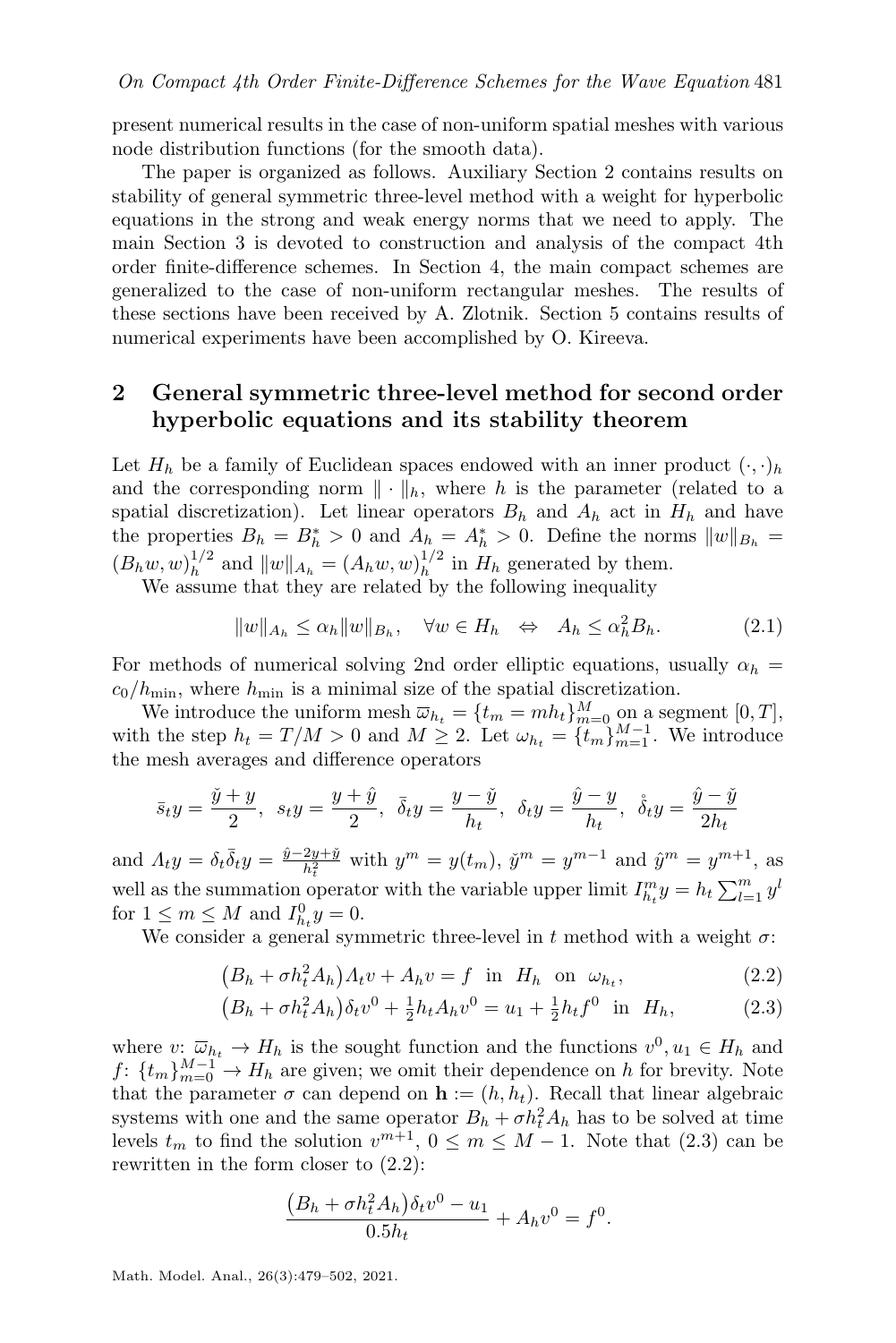Let the following conditions related to  $\sigma$  hold: either  $\sigma \geq \frac{1}{4}$  and  $\varepsilon_0 = 1$ , or

<span id="page-3-3"></span><span id="page-3-1"></span>
$$
\sigma < \frac{1}{4}, \quad \left(\frac{1}{4} - \sigma\right)h_t^2 \alpha_h^2 \le 1 - \varepsilon_0^2 \quad \text{for some} \quad 0 < \varepsilon_0 < 1. \tag{2.4}
$$

Then one can introduce the following  $\sigma$ - and  $h_t$ -dependent norm in  $H_h$  and bound it from below:

$$
\varepsilon_0 \|w\|_{B_h} \le \|w\|_{0,\mathbf{h}} := \left[ \|w\|_{B_h}^2 + (\sigma - \frac{1}{4})h_t^2 \|w\|_{A_h}^2 \right]^{1/2}, \ \forall w \in H_h. \tag{2.5}
$$

Obviously, for  $\sigma \leq \frac{1}{4}$ , one also has  $||w||_{0,\mathbf{h}} \leq ||w||_{B_h}$ , and then the norms  $||\cdot||_{0,\mathbf{h}}$ and  $\|\cdot\|_{B_h}$  are equivalent uniformly in h.

We present the stability theorem for method  $(2.2)$ – $(2.3)$  with respect to the initial data  $v^0$  and  $u_1$  and the free term f in the strong (standard) and weak energy mesh norms.

<span id="page-3-4"></span>Define the norm  $||y||_{L^1_{h_t}(H_h)} = \frac{1}{4}h_t||y^0||_h + I_{h_t}^{M-1}||y||_h$  for  $y: \{t_m\}_{m=0}^{M-1} \to H_h$ .

**Theorem 1.** For the solution to method  $(2.2)$ – $(2.3)$ , the following bounds hold: (1) in the strong energy norm

<span id="page-3-0"></span>
$$
\max_{1 \le m \le M} \left[ \|\bar{\delta}_t v^m\|_{B_h}^2 + (\sigma - \frac{1}{4}) h_t^2 \|\bar{\delta}_t v^m\|_{A_h}^2 + \|\bar{s}_t v^m\|_{A_h}^2 \right]^{1/2} \n\le (\|v^0\|_{A_h}^2 + \varepsilon_0^{-2} \|B_h^{-1/2} u_1\|_h^2)^{1/2} + 2\varepsilon_0^{-1} \|B_h^{-1/2} f\|_{L_{h_t}^1(H_h)}; \tag{2.6}
$$

one can replace the f-term with  $2I_{h_t}^{M-1} || A_h^{-1/2}$  $\frac{-1}{2}\bar{\delta}_t f||_h + 3 \max_{0 \le m \le M-1} ||A_h^{-1/2}$  $\int_{h}^{-1/2} f^{m} \|_{h}$ 

(2) in the weak energy norm

$$
\max_{0 \le m \le M} \max \left\{ \left[ \|v^m\|_{B_h}^2 + (\sigma - \frac{1}{4}) h_t^2 \|v^m\|_{A_h}^2 \right]^{1/2}, \|I_{h_t}^m \bar{s}_t v\|_{A_h} \right\}
$$
\n
$$
\leq \left[ \|v^0\|_{B_h}^2 + (\sigma - \frac{1}{4}) h_t^2 \|v^0\|_{A_h}^2 \right]^{1/2} + 2 \|A_h^{-1/2} u_1\|_{h} + 2 \|A_h^{-1/2} f\|_{L_{h_t}^1(H_h)}.\tag{2.7}
$$

For  $f = \delta_t g$ , one can replace  $2||A_h^{-1/2}$  $\frac{1}{h}$ <sup>-1/2</sup> $f\|_{L^1_{h_t}(H_h)}$  with  $\frac{2}{\varepsilon_0} I_{h_t}^M \|B_h^{-1/2}$  $\int_{h}^{-1/2} (g - s_t g^0) ||_h.$ 

Proof. Similar bounds have recently been proved in [\[20\]](#page-23-7) for the method

<span id="page-3-2"></span>
$$
(\tau B_h + \sigma h_t^2 A_h) A_t v + B_{1h} \dot{\delta}_t v + A_h v = f \text{ in } H_h \text{ on } \omega_{h_t},
$$
  

$$
(\tau B_h + \frac{1}{2} h_t B_{1h} + \sigma h_t^2 A_h) \delta_t v^0 + \frac{1}{2} h_t A_h v^0 = u_1 + \frac{1}{2} h_t f^0 \text{ in } H_h
$$

of a more general form, with the parameter  $\tau > 0$  and an operator  $B_{1h}$  $B_{1h}^* > 0$  acting in  $H_h$ . In these bounds, one can take  $\tau = 1$  and easily see from their proofs that the bounds mainly remain valid for  $B_{1h} = B_{1h}^* \geq 0$ , in particular,  $B_{1h} = 0$  (the case considered here), up to the norm of f standing in [\(2.6\)](#page-3-0) and the norm of  $g - s_t g^0$  mentioned in Item 2.

To verify the validity of the bounds precisely with the norms of  $f$  and  $\tilde{g} := g - s_t g^0$  indicated in this theorem, it suffices to modify bounds for the following summands with  $f$  in the strong energy equality in [\[20,](#page-23-7) Theorem 1]

$$
\frac{1}{2}h_t(f^0, \bar{\delta}_t v^1)_h + 2I_{h_t}^{m-1}(f, \dot{\bar{\delta}}_t v)_h \leq \frac{1}{2}h_t \|B_h^{-1/2} f^0\|_h \|\bar{\delta}_t v^1\|_{B_h}
$$
  
+  $2I_{h_t}^{M-1} \|B_h^{-1/2} f\|_h \max_{1 \leq m \leq M} \|\bar{\delta}_t v^m\|_{B_h} \leq \frac{2}{\varepsilon_0} \|B_h^{-1/2} f\|_{L_{h_t}^1(H_h)} \max_{1 \leq m \leq M} \|\bar{\delta}_t v^m\|_{0,\mathbf{h}}$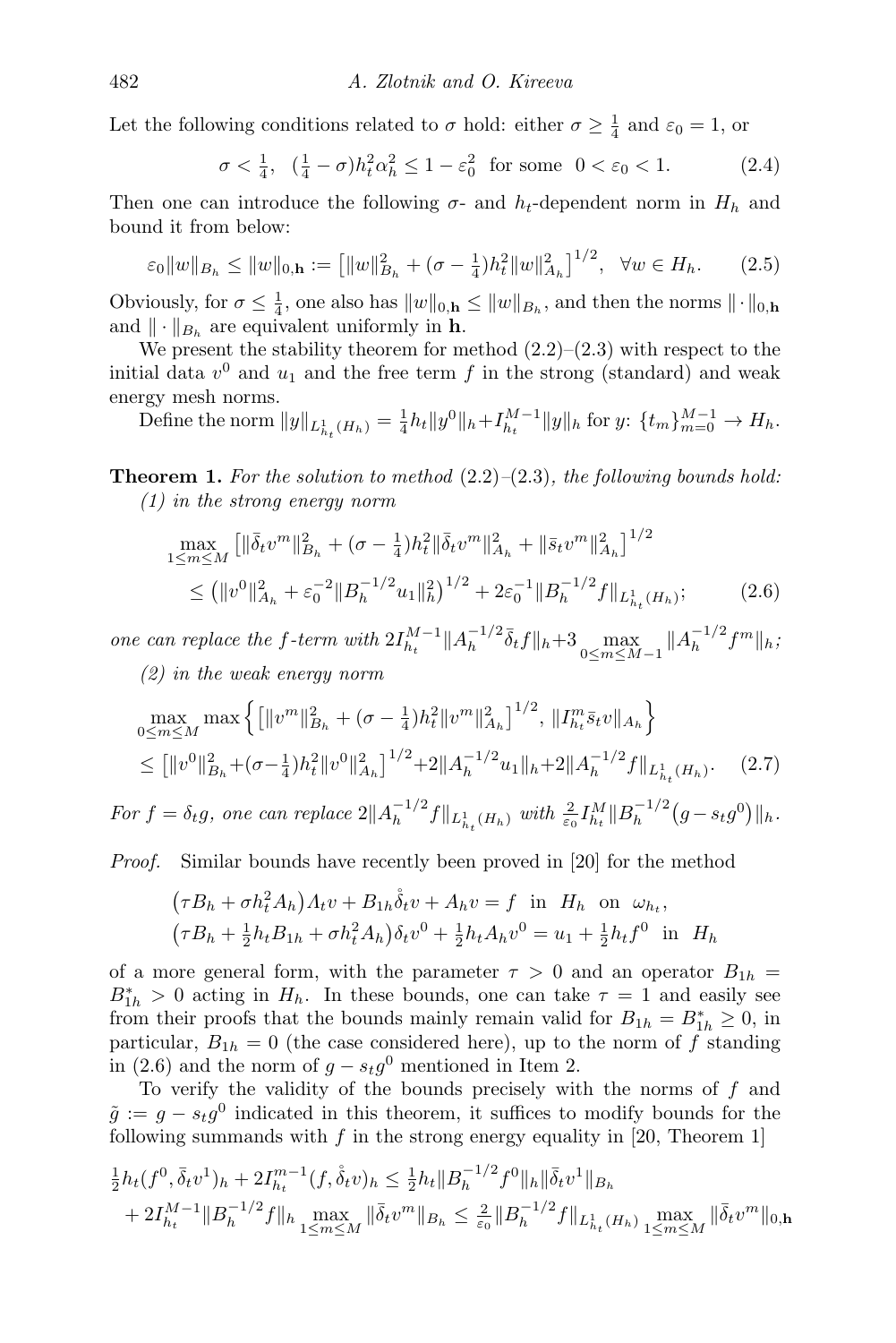On Compact 4th Order Finite-Difference Schemes for the Wave Equation 483 and, setting  $\tilde{I}_{h_t}^m f = I_{h_t}^{m-1} f$ , in the weak energy equality in [\[20,](#page-23-7) Theorem 2]  $2I_{h_t}^m(\frac{1}{2}h_tf^0+\check{I}_{h_t}f,\bar{s}_tv)_h = 2I_{h_t}^m(\tilde{g},\bar{s}_tv)_h \leq \frac{2}{\varepsilon_0}I_{h_t}^M\|B_h^{-1/2}$  $\|\bar{s}_k^{-1/2} \tilde{g}\|_{h} \max_{1 \le m \le M} \|\bar{s}_t v^m\|_{0,\mathbf{h}},$ 

for  $1 \leq m \leq M$ , where the relations  $\mathring{\delta}_t = \frac{1}{2}(\delta_t + \bar{\delta}_t)$  and [\(2.5\)](#page-3-1) have been applied.  $\Box$ 

Clearly in fact the norm  $\|\cdot\|_{0,h}$  stands on the left in [\(2.6\)](#page-3-0) and on both sides in  $(2.7)$ . Bounds of type  $(2.6)$  with a stronger norm of f can be found in [\[11\]](#page-23-1).

Below we also refer to the following stability result.

Remark 1. Under assumptions [\(2.4\)](#page-3-3) with  $\varepsilon_0 = 0$ , instead of bound [\(2.6\)](#page-3-0) the following one holds

<span id="page-4-3"></span>
$$
\max_{1 \le m \le M} \left[ \|\bar{\delta}_t v^m\|_{B_h}^2 + (\sigma - \frac{1}{4})h_t^2 \|\bar{\delta}_t v^m\|_{A_h}^2 + \|\bar{s}_t v^m\|_{A_h}^2 \right]^{1/2}
$$
\n
$$
\le \left[ \|v^0\|_{A_h}^2 + \|(B_h + \sigma h_t^2 A_h)^{-1/2} u_1\|_h^2 \right]^{1/2}
$$
\n
$$
+ 2I_{h_t}^{M-1} \|A_h^{-1/2} \bar{\delta}_t f\|_h + 3 \max_{0 \le m \le M-1} \|A_h^{-1/2} f^m\|_h,
$$

whereas bound [\(2.7\)](#page-3-2) remains valid (its proof does not change for  $\varepsilon_0 \geq 0$ ).

To be convinced of the latter bound, it is necessary to transform and bound differently the terms with  $v^0$  and  $u_1$  in the case  $f = 0$  in the strong energy equality in [\[20\]](#page-23-7). Namely, using the formula  $\bar{s}_t v^1 = v^0 + \frac{1}{2} h_t \bar{\delta}_t v^1$  and equation [\(2.3\)](#page-2-1) with  $f^0 = 0$ , we can set  $C_h := (B_h + \sigma h_t^2 A_h)^{-1}$  and obtain

$$
(A_h v^0, \bar{s}_t v^1)_h + (u_1, \bar{\delta}_t v^1)_h = ||v^0||_{A_h}^2 + (\frac{1}{2} h_t A_h v^0 + u_1, \bar{\delta}_t v^1)_h = ||v^0||_{A_h}^2 + (C_h(\frac{1}{2} h_t A_h v^0 + u_1), -\frac{1}{2} h_t A_h v^0 + u_1)_h = ||v^0||_{A_h}^2 + ||u_1||_{C_h}^2 - ||\frac{1}{2} h_t A_h v^0||_{C_h}^2,
$$

since  $C_h = C_h^* > 0$ . This implies the first bound of this Remark.

Notice that  $B_h + \sigma h_t^2 A_h \geq \varepsilon_0 B_h + \frac{1}{4} h_t^2 A_h$  under the assumptions either  $\sigma \geq \frac{1}{4}$  and  $\varepsilon_0 = 1$ , or [\(2.4\)](#page-3-3) with  $0 \leq \varepsilon_0 < 1$  and, as a corollary,  $C_h \leq \varepsilon_0^{-1} B_h^{-1}$ (for  $\varepsilon_0 \neq 0$ ) and  $C_h \leq 4h_t^{-2}A_h^{-1}$ . But, for  $\varepsilon_0 = 0$ , the quantity  $||w||_{0,\mathbf{h}}$  could be (in general) only a semi-norm in  $H_h$ , and its lower bound by  $||w||_{B_h}$  uniformly in h is not valid any more.

It is well-known that each of bounds [\(2.6\)](#page-3-0) or [\(2.7\)](#page-3-2) implies existence and uniqueness of the solution to method  $(2.2)$ – $(2.3)$  for any given  $v^0, u_1 \in H_h$  and f:  ${t_m}_{m=0}^{M-1} \rightarrow H_h$ . The same concerns finite-difference schemes below.

## <span id="page-4-0"></span>3 Construction and properties of compact finite difference schemes of the 4th approximation order

We consider the following IBVP with the nonhomogeneous Dirichlet boundary condition for the slightly generalized wave equation

<span id="page-4-2"></span><span id="page-4-1"></span>
$$
\partial_t^2 u - a_i^2 \partial_i^2 u = f(x, t) \text{ in } Q_T = \Omega \times (0, T); \tag{3.1}
$$

$$
u|_{\Gamma_T} = g(x,t); \quad u|_{t=0} = u_0(x), \quad \partial_t u|_{t=0} = u_1(x), \quad x \in \Omega. \tag{3.2}
$$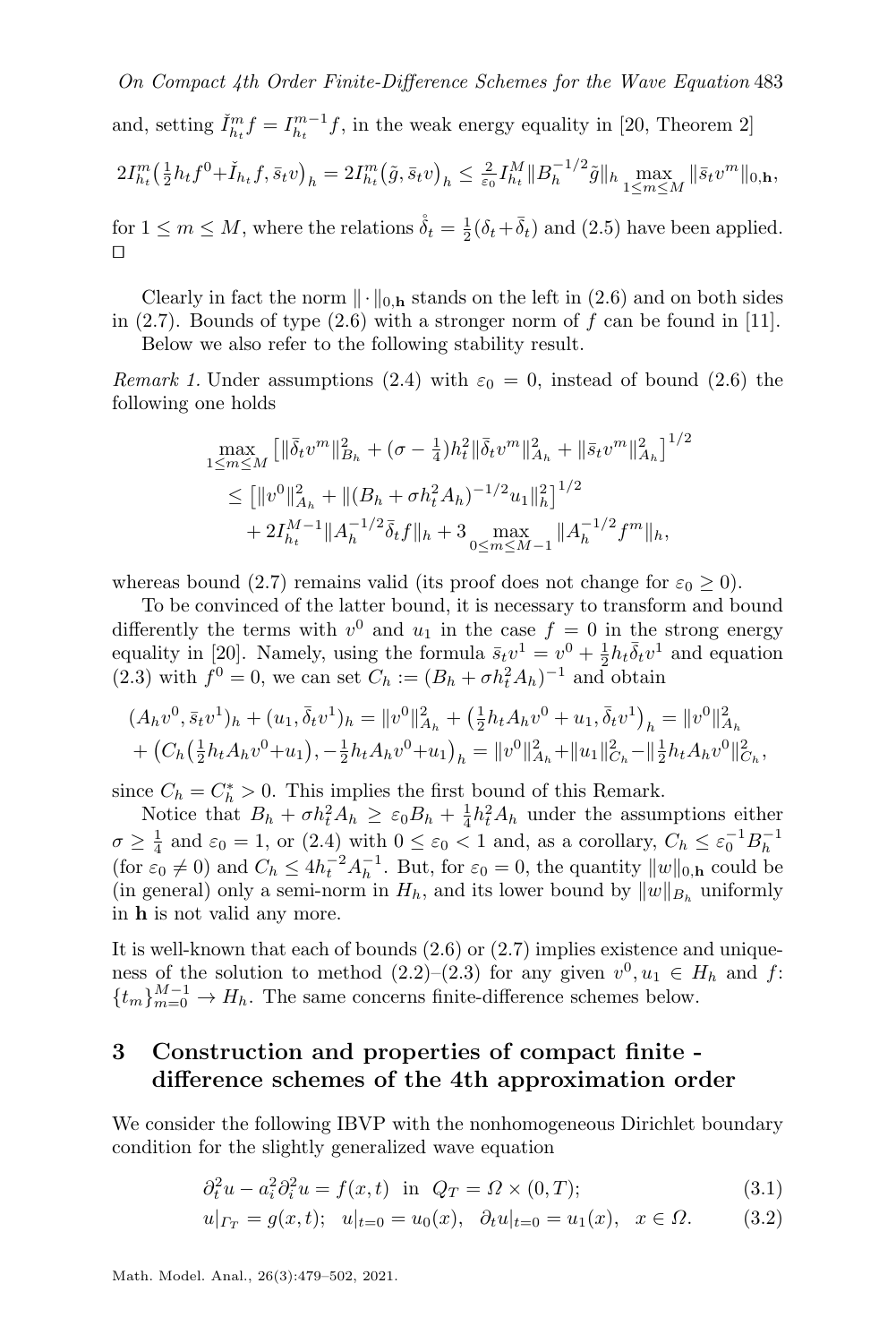Here  $a_1 > 0, \ldots, a_n > 0$  are constants,  $x = (x_1, \ldots, x_n), \Omega = (0, X_1) \times \ldots \times$  $(0, X_n)$ ,  $n \geq 1$ ,  $\partial\Omega$  is the boundary of  $\Omega$  and  $\Gamma_T = \partial\Omega \times (0, T)$  is the lateral surface of  $Q_T$ . Hereafter the summation from 1 to n over the repeated indices *i*, *j* (and only over them) is assumed. Below  $\delta^{(ij)}$  is the Kronecker symbol.

Define the uniform rectangular mesh  $\bar{\omega}_h = \{x_k = (k_1h_1, \ldots, k_nh_n); 0 \leq$  $k_1 \leq N_1, \ldots, 0 \leq k_n \leq N_n$  in  $\overline{\Omega}$  with the steps  $h_1 = X_1/N_1, \ldots, h_n = X_n/N_n$ ,  $h = (h_1, \ldots, h_n)$  and  $\mathbf{k} = (k_1, \ldots, k_n)$ . Let  $\omega_h = \{x_{\mathbf{k}}; 1 \leq k_1 \leq N_1 - 1, \ldots, 1 \leq k_2 \}$  $k_n \leq N_n - 1$  and  $\partial \omega_h = \bar{\omega}_h \setminus \omega_h$  be the internal part and boundary of  $\bar{\omega}_h$ . Define the meshes  $\omega_{\mathbf{h}} := \omega_h \times \omega_{h_t}$  in  $Q_T$  and  $\partial \omega_{\mathbf{h}} = \partial \omega_h \times \{t_m\}_{m=1}^M$  on  $\overline{\Gamma}_T$ .

We introduce the well-known difference operators  $(\Lambda_l w)_{\mathbf{k}} = \frac{1}{h_l^2}(w_{\mathbf{k}+\mathbf{e}_l} 2w_{\mathbf{k}} + w_{\mathbf{k}-\mathbf{e}_l}$ ,  $l = 1, ..., n$ , on  $\omega_h$ , where  $w_{\mathbf{k}} = w(x_{\mathbf{k}})$  and  $\mathbf{e}_1, ..., \mathbf{e}_n$  is the standard coordinate basis in  $\mathbb{R}^n$ .

Let below  $H_h$  be the space of functions defined on  $\bar{\omega}_h$ , equal 0 on  $\partial \omega_h$  and endowed with the inner product  $(v, w)_h = h_1 \dots h_n \sum_{x_k \in \omega_h} v_k w_k$  and the norm  $||w||_h = (w, w)_h^{1/2}$  $\frac{1}{h}$ .

**Lemma 1.** For the sufficiently smooth in  $\overline{Q}_T$  solution u to equation [\(3.1\)](#page-4-1), the following formula holds

<span id="page-5-3"></span>
$$
(s_N - \frac{1}{12}h_t^2 a_i^2 A_i) A_t u - a_j^2 s_{Nj} A_j u - f_N = O(|\mathbf{h}|^4) \text{ on } \omega_{\mathbf{h}}, \qquad (3.3)
$$

where

$$
s_N := I + \frac{1}{12}h_i^2 \Lambda_i, \quad s_{N_J^2} := I + (1 - \delta^{(ij)})\frac{1}{12}h_i^2 \Lambda_i, \quad f_N := f + \frac{1}{12}h_i^2 \Lambda_t f + \frac{1}{12}h_i^2 \Lambda_i f,
$$
  
and I is the identity operator. Note that  $s_{N_J^2} = I$  for  $n = 1$ .

Proof. We give two different proofs.

1. The first one follows to the classical Numerov approach. We take the simplest explicit three-level discretization of equation [\(3.1\)](#page-4-1) having the form

<span id="page-5-2"></span><span id="page-5-1"></span><span id="page-5-0"></span>
$$
A_t v - a_i^2 A_i v = f \text{ on } \omega_{\mathbf{h}},
$$

(the particular case of equation [\(2.2\)](#page-2-2) for  $B_h = I$ ,  $A_h = -a_i^2 A_i v$  and  $\sigma = 0$ ) and, under the assumption of sufficient smoothness of  $u$ , select the leading term of its approximation error  $\psi_e := A_t u - a_i^2 A_i u - f$ :

$$
\psi_e = \Lambda_t u - \partial_t^2 u - a_i^2 (\Lambda_i u - \partial_i^2 u) = \frac{1}{12} h_t^2 \partial_t^4 u - \frac{1}{12} h_i^2 a_i^2 \partial_i^4 u + O(|\mathbf{h}|^4). \tag{3.4}
$$

We express the derivatives  $\partial_t^4 u$  and  $\partial_k^4 u$  in terms of mixed derivatives by differentiating equation [\(3.1\)](#page-4-1):

$$
\partial_t^4 u = a_i^2 \partial_i^2 \partial_t^2 u + \partial_t^2 f, \quad a_k^2 \partial_k^4 u = \partial_k^2 \partial_t^2 u - (1 - \delta^{(kj)}) a_j^2 \partial_k^2 \partial_j^2 u - \partial_k^2 f. \tag{3.5}
$$

Then formula [\(3.4\)](#page-5-0) takes the form

$$
\psi_e = \frac{h_t^2}{12} a_i^2 \partial_i^2 \partial_t^2 u - \frac{h_i^2}{12} \partial_i^2 \partial_t^2 u + \frac{h_i^2}{12} (1 - \delta^{(ij)}) a_j^2 \partial_i^2 \partial_j^2 u + \frac{h_t^2}{12} \partial_t^2 f + \frac{h_i^2}{12} \partial_i^2 f + O(|\mathbf{h}|^4).
$$

Here all the 2nd order derivatives can be replaced by the corresponding symmetric three-point difference discretizations preserving the order of the remainder:

$$
\psi_e = \frac{h_i^2}{12} a_i^2 A_i A_t u - \frac{h_i^2}{12} A_i A_t u + \frac{h_i^2}{12} (1 - \delta^{(ij)}) a_j^2 A_i A_j u + \frac{h_i^2}{12} A_t f + \frac{h_i^2}{12} A_i f + O(|\mathbf{h}|^4).
$$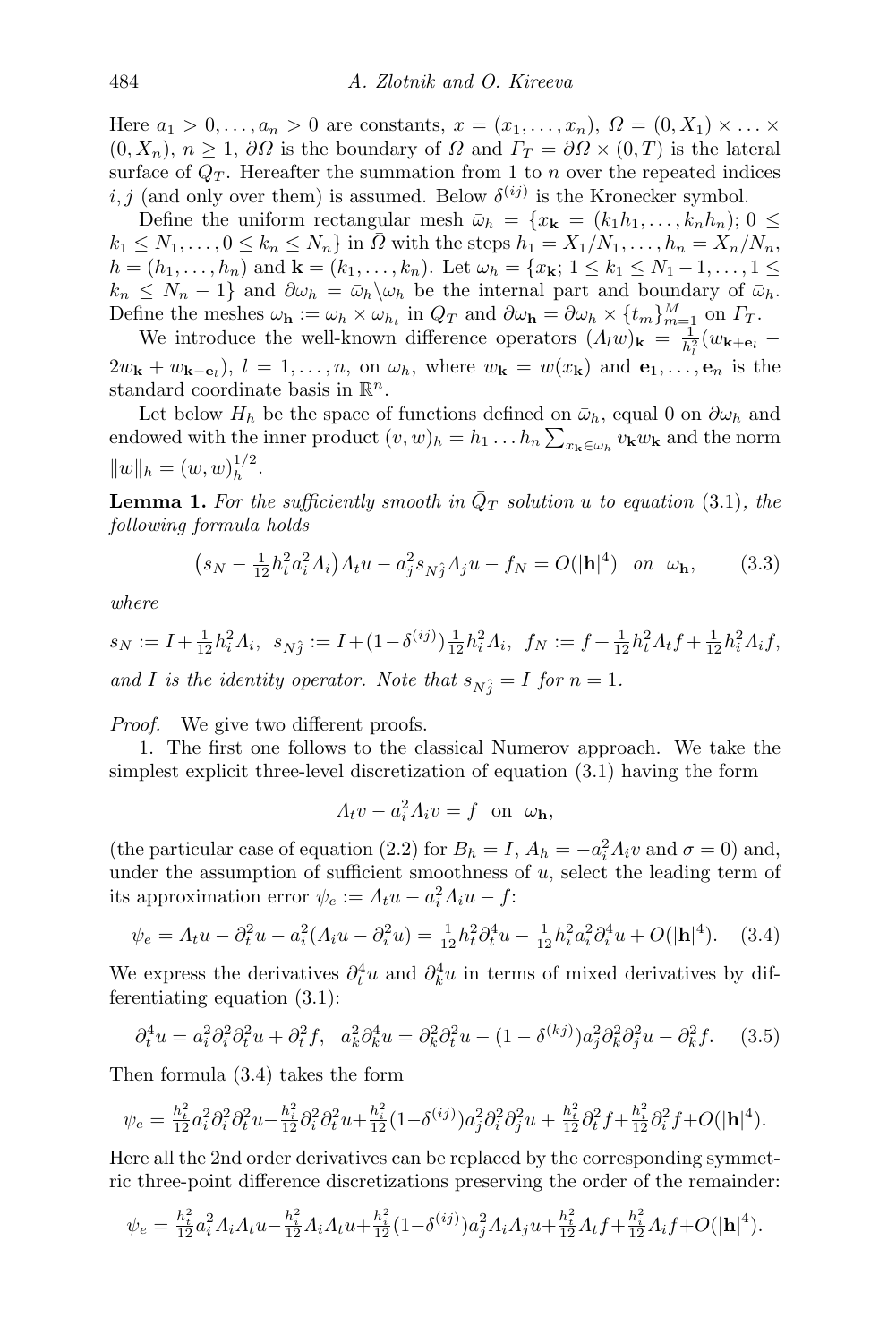Recalling the above definition of  $\psi_e$ , we can rewrite the last formula as [\(3.3\)](#page-5-1).

2. The second proof is based on averaging of equation [\(3.1\)](#page-4-1) related to the polylinear finite elements. We define the well-known average in the variable  $x_k$ related to the linear finite elements

<span id="page-6-3"></span><span id="page-6-2"></span>
$$
(q_k w)(x_k) = \frac{1}{h_k} \int_{-h_k}^{h_k} w(x_k + \xi) \left(1 - \frac{|\xi|}{h_k}\right) d\xi.
$$

For a function  $w(x_k)$  smooth on  $[0, X_k]$ , the following formulas hold

$$
q_k \partial_k^2 w = \Lambda_k w,
$$
\n
$$
(3.6)
$$
\n
$$
q_k w = w + \frac{1}{12} h_k^2 \partial_k^2 w + q_k \rho_{k4} (\partial_k^4 w) = w + \frac{1}{12} h_k^2 \Lambda_k w + \tilde{\rho}_{k4} (\partial_k^4 w),
$$
\n
$$
|q_k \rho_{ks} (\partial_k^s w)| \leq c_s h_k^s ||\partial_k^s w||_{C(I_{kl})}, \ s = 2, 4, \ |\tilde{\rho}_{k4} (\partial_k^4 w)| \leq \tilde{c}_4 h_k^4 ||\partial_k^4 w||_{C(I_{kl})} \quad (3.7)
$$

and  $q_k w = w + q_k \rho_{k2} (\partial_k^2 w)$  at the nodes  $x_k = x_{kl} := lh_k$ ,  $1 \leq l \leq N_k - 1$ , with  $I_{kl} := [x_{k(l-1)}, x_{k(l+1)}].$  The first formula is checked by integrating by parts and other formulas hold owing to the Taylor formula at  $x_{kl}$  with the residual in the integral form

<span id="page-6-4"></span>
$$
\rho_{ks}(w)(x_k) = \frac{1}{(s-1)!} \int_{x_{kl}}^{x_k} w(\xi)(x_k - \xi)^{s-1} d\xi,
$$
\n(3.8)

for  $s = 2, 4$ , together with  $\frac{1}{h_k} \int_{-h_k}^{h_k} \frac{1}{2} \xi^2 (1 - \frac{|\xi|}{h_k})$  $\frac{|\xi|}{h_k}$   $d\xi = \frac{1}{12}h_k^2$ . The respective formulas hold for the averaging operator  $q_t$  in the variable  $t = x_{n+1}$  as well (since one can set  $X_{n+1} = T$  and  $h_{n+1} = h_t$ ).

We apply the operator  $\bar{q}q_t$  with  $\bar{q} := q_1 \dots q_n$  to Equation [\(3.1\)](#page-4-1) at the nodes of  $\omega_{\mathbf{h}}$  and get

<span id="page-6-1"></span>
$$
\bar{q}A_t u - a_i^2 \bar{q}_i q_t A_i u = \bar{q}q_t f \quad \text{with} \quad \bar{q}_i := \prod_{1 \le k \le n, \, k \ne i} q_k. \tag{3.9}
$$

The multiple application of the above formulas for the averages leads to

$$
A_t u + \frac{1}{12} h_i^2 A_i A_t u - a_i^2 \left[ A_i^2 u + (1 - \delta^{(ij)}) \frac{1}{12} h_j^2 A_j A_i u + \frac{1}{12} h_t^2 A_i A_t u \right]
$$
  
=  $f + \frac{1}{12} h_i^2 A_i f + \frac{1}{12} h_t^2 A_t f + O(|\mathbf{h}|^4),$ 

and thus formula  $(3.3)$  is derived once again.  $\Box$ 

Remark 2. For the first order in time parabolic equation or TDSE, one should apply the simpler averaging  $q_t y^m = \frac{1}{h_t} \int_{t_{m-1}}^{t_m} y(t) dt$  in time to derive two-level higher-order compact schemes.

Formula [\(3.3\)](#page-5-1) means that the discretization of Equation [\(3.1\)](#page-4-1) of the form

<span id="page-6-0"></span>
$$
(s_N - \frac{1}{12}h_t^2 a_i^2 A_i) A_t v - a_i^2 s_{N_i^2} A_i v = f_N \text{ on } \omega_{\mathbf{h}}
$$
 (3.10)

has the approximation error of the order  $O(|\mathbf{h}|^4)$ .

Notice that the coefficients of formulas

$$
y + \frac{1}{12}h_t^2 A_t y = \frac{1}{12}(\hat{y} + 10y + \check{y}), \ \ \frac{1}{12}h_t^2 A_t w_{\mathbf{k}} = \frac{1}{12}\delta^{(ii)}(w_{\mathbf{k} - \mathbf{e}_i} + w_{\mathbf{k} + \mathbf{e}_i}) - \frac{n}{6}w_{\mathbf{k}}
$$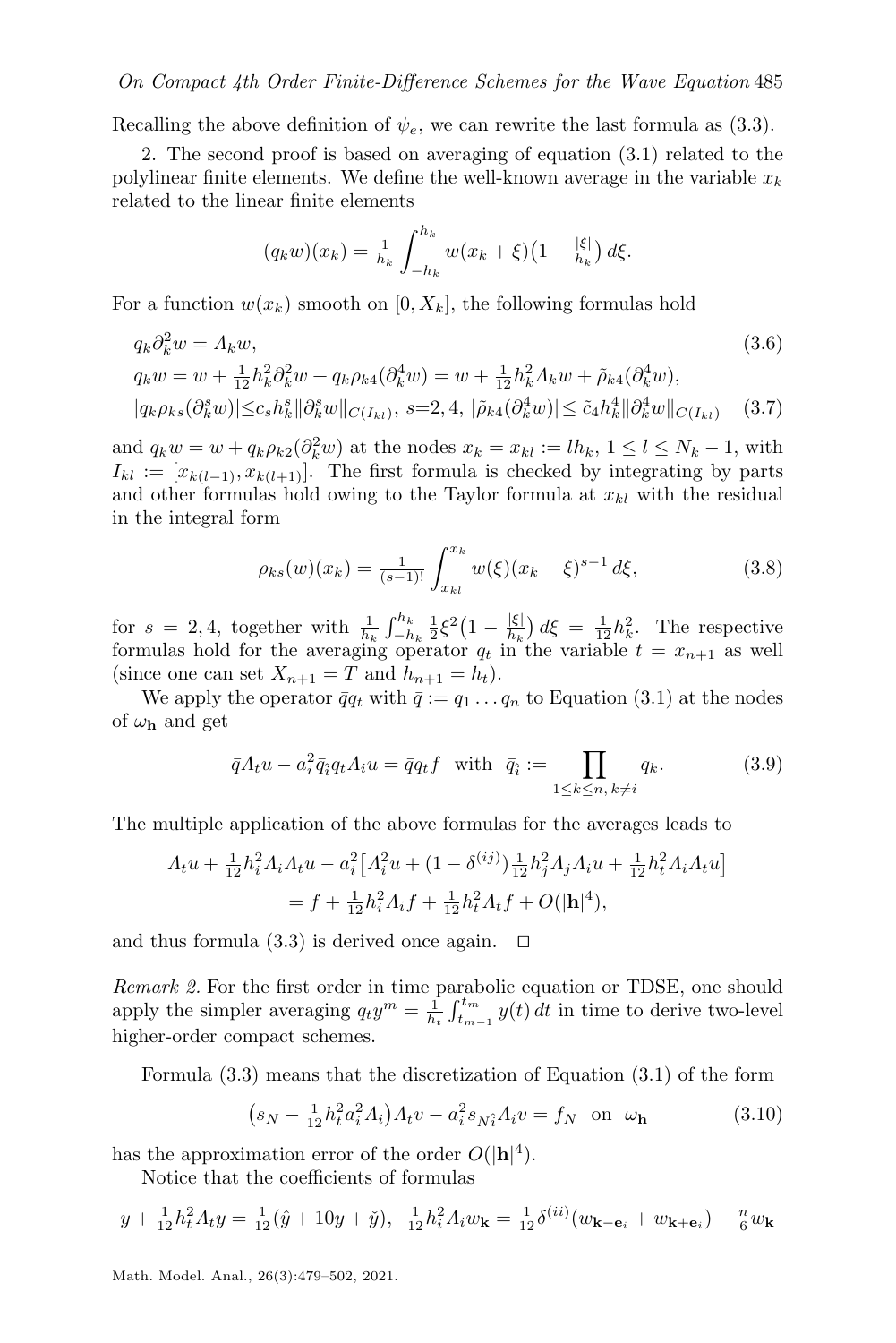respectively on  $\omega_{h_t}$  and  $\omega_h$  are independent of **h**.

For discretization [\(3.10\)](#page-6-0), we consider the corresponding equation at  $t_0 = 0$ 

$$
(s_N - \frac{1}{12}h_t^2 a_i^2 A_i)\delta_t v^0 - \frac{1}{2}h_t a_i^2 s_{Ni} A_i v^0 = u_{1N} + \frac{1}{2}h_t f_N^0 \text{ on } \omega_h,
$$
 (3.11)

cf. [\(2.2\)](#page-2-2)–[\(2.3\)](#page-2-1), and find out for which  $u_{1N}$  and  $f_N^0$  its approximation error also has the order  $O(|\mathbf{h}|^4)$ . Let  $0 < \bar{h}_t \leq T$  and  $h_t \leq \bar{h}_t$ .

**Lemma 2.** For the sufficiently smooth in  $\overline{Q}_{\overline{h}_t}$  solution u to Equation [\(3.1\)](#page-4-1) satisfying the initial conditions from [\(3.2\)](#page-4-2), under the choice

<span id="page-7-5"></span><span id="page-7-2"></span><span id="page-7-0"></span>
$$
u_{1N} = \left(s_N + \frac{1}{12}h_t^2 a_i^2 A_i\right) u_1,\tag{3.12}
$$

<span id="page-7-4"></span><span id="page-7-3"></span>
$$
f_N^0 = f_{dh_t}^{(0)} + \frac{1}{12} h_i^2 A_i f_0, \quad f_{dh_t}^{(0)} = f_d^{(0)} + O(h_t^3)
$$
 (3.13)

on  $\omega_h$ , where  $f_d^{(0)}$  $d_1^{(0)} := f_0 + \frac{1}{3}h_t(\partial_t f)_0 + \frac{1}{12}h_t^2(\partial_t^2 f)_0$  with  $y_0 := y|_{t=0}$ , the approximation error of Equation [\(3.11\)](#page-7-0) satisfies the following formula

$$
\psi_e^0 := \left(s_N - \frac{h_t^2}{12} a_i^2 \Lambda_i\right) (\delta_t u)^0 - \frac{h_t}{2} a_i^2 s_{N_i^2} \Lambda_i u_0 - u_{1N} - \frac{h_t}{2} f_N^0 = O(|\mathbf{h}|^4). \tag{3.14}
$$

Notice that  $f_d^{(0)}$  $\frac{d}{dt}$  is not the term  $f_0 + \frac{1}{12}h_t^2(\partial_t^2 f)_0$  of type approximated above.

*Proof.* Let  $0 \le t \le \bar{h}_t$ . Once again we give two proofs.

1. Using Taylor's formula in  $t$  and grouping separately terms with the time derivatives of odd and even orders, we obtain

$$
\psi_e^0 = (s_N - \frac{1}{12} h_t^2 a_i^2 A_i) (\partial_t u)_0 + \frac{1}{6} h_t^2 (\partial_t^3 u)_0 + \frac{1}{2} h_t \left[ (s_N - \frac{1}{12} h_t^2 a_i^2 A_i) (\partial_t^2 u)_0 + \frac{1}{12} h_t^2 (\partial_t^4 u)_0 - a_i^2 s_{N_t^2} A_i u_0 \right] - u_{1N} - \frac{1}{2} h_t f_N^0 + O(|\mathbf{h}|^4).
$$

In virtue of Equation [\(3.1\)](#page-4-1) we have

$$
\partial_t^3 u = a_i^2 \partial_i^2 \partial_t u + \partial_t f = a_i^2 A_i^2 \partial_t u + \partial_t f + O(|h|^2).
$$

Moreover,  $(\partial_t u)_0 = u_1$ , therefore we find

<span id="page-7-1"></span>
$$
(s_N - \frac{1}{12}h_t^2 a_i^2 \Lambda_i)(\partial_t u)_0 + \frac{1}{6}h_t^2(\partial_t^3 u)_0
$$
  
=  $(s_N + \frac{1}{12}h_t^2 a_i^2 \Lambda_i)u_1 + \frac{1}{6}h_t^2(\partial_t f)_0 + O(|\mathbf{h}|^4).$  (3.15)

Next, the first formula [\(3.5\)](#page-5-2) implies  $\partial_t^4 u = a_i^2 A_i \partial_t^2 u + \partial_t^2 f + O(|h|^2)$  and thus

$$
(s_N - \frac{1}{12}h_t^2 a_i^2 \Lambda_i)(\partial_t^2 u)_0 + \frac{1}{12}h_t^2(\partial_t^4 u)_0 = s_N(\partial_t^2 u)_0 + \frac{1}{12}h_t^2(\partial_t^2 f)_0 + O(|\mathbf{h}|^4).
$$

Using [\(3.1\)](#page-4-1) for  $t = 0$  and the formula  $s_N = s_{N\hat{k}} + \frac{1}{12}h_k^2 A_k$ , we also have

$$
s_N(\partial_t^2 u)_0 - a_i^2 s_{N_i^2} \Lambda_i u_0 = s_N(a_i^2 \partial_i^2 u_0 + f_0) - a_i^2 s_{N_i^2} \Lambda_i u_0
$$
  
\n
$$
= a_i^2 s_{N_i^2} (\partial_i^2 u_0 - \Lambda_i u_0) + \frac{1}{12} h_i^2 a_i^2 \Lambda_i \partial_i^2 u_0 + s_N f_0
$$
  
\n
$$
= a_i^2 s_{N_i^2} \left( -\frac{1}{12} h_i^2 \partial_i^4 u_0 \right) + \frac{1}{12} h_i^2 a_i^2 \Lambda_i \partial_i^2 u_0 + s_N f_0 + O(|h|^4)
$$
  
\n
$$
= \frac{1}{12} h_i^2 a_i^2 (\Lambda_i \partial_i^2 u_0 - \partial_i^4 u_0) + s_N f_0 + O(|h|^4) = s_N f_0 + O(|h|^4).
$$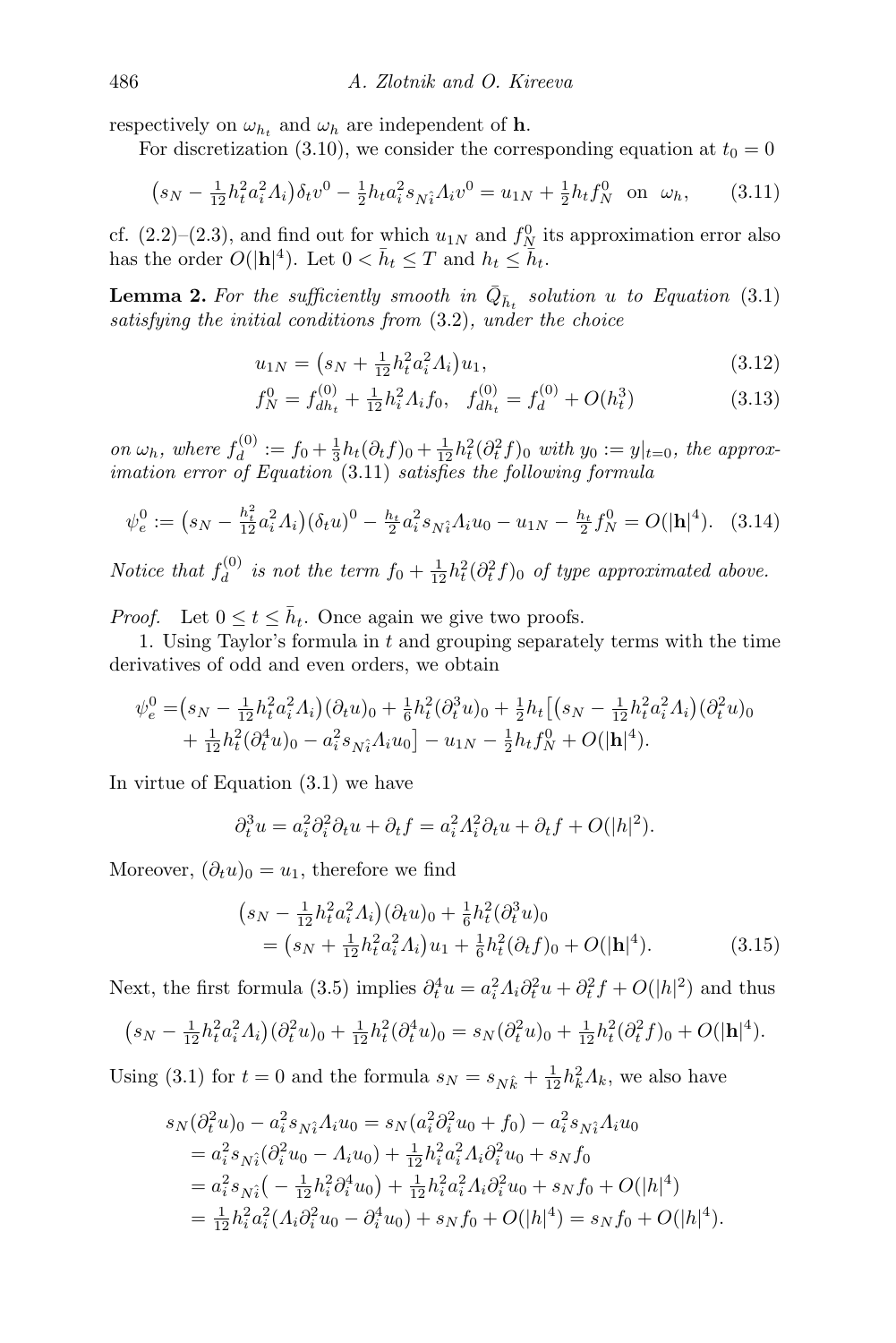Therefore we have proved the formula

$$
(s_N - \frac{1}{12}h_t^2 a_i^2 \Lambda_i)(\partial_t^2 u)_0 + \frac{1}{12}h_t^2(\partial_t^4 u)_0 - a_i^2 s_{N_t^2} \Lambda_i u_0 = s_N f_0 + \frac{1}{12}h_t^2(\partial_t^2 f)_0 + O(|h|^4).
$$

This formula and  $(3.15)$  under choice  $(3.12)$ – $(3.13)$  lead to formula  $(3.14)$ .

2. Again the second proof is based on averaging of equation [\(3.1\)](#page-4-1). We define the related one-sided average in t over  $(0, h_t)$ 

<span id="page-8-4"></span><span id="page-8-2"></span><span id="page-8-0"></span>
$$
q_t y^0 = \frac{2}{h_t} \int_0^{h_t} y(t) \left(1 - \frac{t}{h_t}\right) dt \tag{3.16}
$$

and apply  $\frac{h_t}{2}\bar{q}q_t(\cdot)^0$  to [\(3.1\)](#page-4-1). Since  $\frac{h_t}{2}(q_t\partial_t u)^0 = (\delta_t u)^0 - (\partial_t u)_0$ , we get

$$
\bar{q}(\delta_t u)^0 - \frac{h_t}{2} a_t^2 \bar{q}_i A_i q_t u^0 = \bar{q} u_1 + \frac{h_t}{2} \bar{q} q_t f^0.
$$
\n(3.17)

Using Taylor's formula at  $t = 0$  and calculating the arising integrals, we find

$$
\frac{h_t}{2}q_t f^0 = \frac{h_t}{2} f_0 + \frac{h_t^2}{6} (\partial_t f)_0 + \frac{h_t^3}{24} (\partial_t^2 f)_0 + O(h_t^4) = \frac{h_t}{2} f_d^{(0)} + O(h_t^4). \tag{3.18}
$$

Here we omit the integral representations for  $O(h_t^4)$ -terms for brevity. As in the proof of Lemma [1](#page-5-3) and owing to the last expansion, we have  $\bar{q}(\delta_t u)^0 =$  $s_N(\delta_t u)^0 + O(|h|^4)$  and

$$
\bar{q}u_1 = s_N u_1 + O(|h|^4), \quad \frac{h_t}{2} q_t \bar{q} f^0 = \frac{h_t}{2} f_d^{(0)} + \frac{1}{12} h_i^2 A_i f_0 + O(|h|^4). \tag{3.19}
$$

Also owing to Taylor's formula in t at  $t = 0$  we can write down

<span id="page-8-1"></span>
$$
u(\cdot, t) = u_0 + tu_1 + \frac{t^2}{h_t}((\delta_t u)^0 - u_1) + O(t^3).
$$

Thus similarly first to [\(3.18\)](#page-8-0) and second to the first formula [\(3.19\)](#page-8-1) we obtain

$$
\frac{h_t}{2} a_i^2 \bar{q}_i A_i q_t u^0 = \frac{h_t}{2} a_i^2 \bar{q}_i A_i u_0 + \frac{h_t^2}{6} a_i^2 \bar{q}_i A_i u_1 + \frac{h_t^2}{12} a_i^2 \bar{q}_i A_i ((\delta_t u)^0 - u_1) + O(h_t^4)
$$
  
= 
$$
\frac{h_t}{2} a_i^2 s_{N\hat{i}} A_i u_0 + \frac{h_t^2}{12} a_i^2 A_i u_1 + \frac{h_t^2}{12} a_i^2 s_{N\hat{i}} A_i (\delta_t u)^0 + O(|\mathbf{h}|^4).
$$

Inserting all the derived formulas into [\(3.17\)](#page-8-2), we again obtain the desired result.  $\Box$ 

Remark 3. If f is sufficiently smooth in t in  $\bar{Q}_{\bar{h}_t}$ , then the property  $f_{dh_t}^{(0)}$  $f_{dh_t}^{(0)} = f_d^{(0)} +$  $O(h_t^3)$  (see [\(3.13\)](#page-7-3)) holds for the following three- and two-level approximations

$$
f_{dh_t}^{(0)} = \frac{7}{12}f^0 + \frac{1}{2}f^1 - \frac{1}{12}f^2, \ \ f_{dh_t}^{(0)} = \frac{1}{3}f^0 + \frac{2}{3}f^{1/2} \ \ \text{with} \ \ f^{1/2} := f|_{t=h_t/2}.
$$

One can easily check this using the Taylor formula in  $t$  at  $t = 0$ .

If f is sufficiently smooth in t in  $\bar{Q} \times [-\bar{h}_t, \bar{h}_t]$ , then clearly the same property holds for the one more three-level approximation

$$
f_{dh_t}^{(0)} = f^0 + \frac{1}{3}h_t \mathring{\delta}_t f^0 + \frac{1}{12}h_t^2 A_t f^0 = -\frac{1}{12}f^{-1} + \frac{5}{6}f^0 + \frac{1}{4}f^1
$$
 with  $f^{-1} := f|_{t=-h_t}$ .

<span id="page-8-3"></span>Remark 4. Below we consider the case of non-smooth  $f$ . Namely the above second proofs of Lemmas [1](#page-5-3)[–2](#page-7-5) clarify that then  $f_N^m$  should be replaced with  $\overline{q}q_tf^m, 0 \leq m \leq M-1$ , according to [\(3.9\)](#page-6-1) and [\(3.17\)](#page-8-2) and identically to the polylinear FEM with the weight [\[19\]](#page-23-6), or with some its suitable approximation.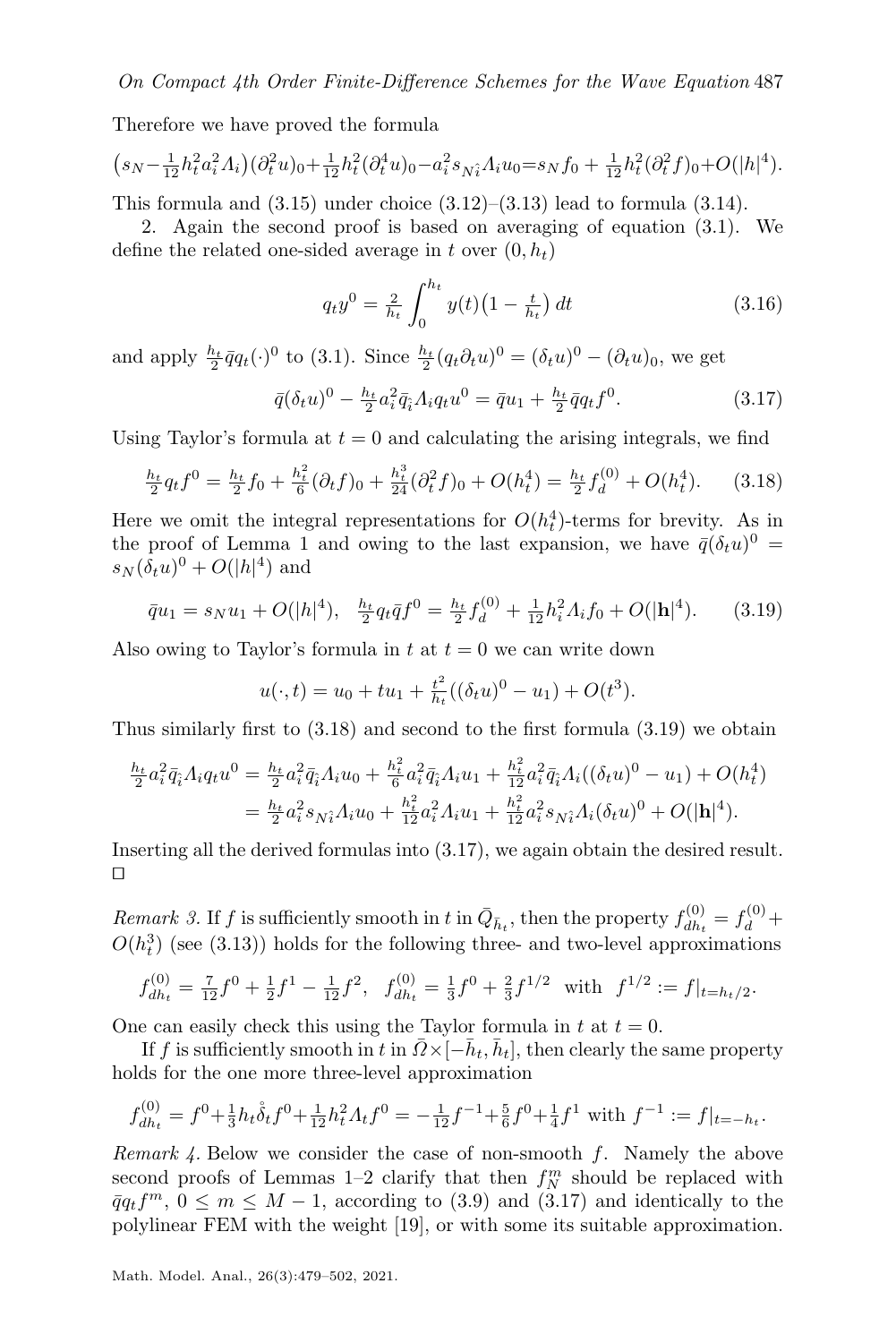In the simplest case  $n = 1$ , Equations [\(3.10\)](#page-6-0)–[\(3.11\)](#page-7-0) supplemented with the boundary condition take the following form

<span id="page-9-1"></span><span id="page-9-0"></span>
$$
\left[I + \frac{1}{12}(h_1^2 - a_1^2 h_t^2)A_1\right]A_t v - a_1^2 A_1 v = f_N,
$$
\n(3.20)

$$
v|_{\partial \omega_{\mathbf{h}}} = g, \quad \left[I + \frac{1}{12}(h_1^2 - a_1^2 h_t^2)A_1\right] \delta_t v^0 - \frac{1}{2}h_t a_1^2 A_1 v^0 = u_{1N} + \frac{1}{2}h_t f_N^0, \tag{3.21}
$$

where equations are valid respectively on  $\omega_{h}$  and  $\omega_{h}$ . Hereafter we assume that the function  $v^0$  is given on  $\bar{\omega}_h$  and take the general nonhomogeneous Dirichlet boundary condition. This scheme can be interpreted as the particular case of scheme [\(2.2\)](#page-2-2)–[\(2.3\)](#page-2-1) with the operators  $B_h = I$  and  $A_h = -a_1^2 A_1$  and the weight  $\sigma = \sigma(\mathbf{h}) = \frac{1}{12} \left(1 - \frac{h_1^2}{a_1^2 h_t^2}\right)$  (a similar choice of  $\sigma$  was used in [\[11\]](#page-23-1) in the 1D parabolic case) or the bilinear finite element method [\[19\]](#page-23-6) with  $B_h = I + \frac{1}{6}h_1^2 A_1$ ,  $A_h = -a_1^2 A_1$  and  $\sigma = \sigma(\mathbf{h}) = \frac{1}{12} \left(1 + \frac{h_1^2}{a_1^2 h_t^2}\right)$  (though the right-hand sides of the equations are not the same; but see also Remark [4\)](#page-8-3).

But for  $n \geq 2$  the above constructed equations  $(3.10)$ – $(3.11)$  are not of type  $(2.2)$ – $(2.3)$ . Therefore we replace them with the following one

<span id="page-9-5"></span><span id="page-9-4"></span>
$$
(s_N + \frac{1}{12}h_t^2 A_N)A_t v + A_N v = f_N \text{ on } \omega_h,
$$
 (3.22)

$$
v|_{\partial \omega_{\mathbf{h}}} = g, \quad (s_N + \frac{1}{12}h_t^2 A_N)\delta_t v^0 + \frac{1}{2}h_t A_N v^0 = u_{1N} + \frac{1}{2}h_t f_N^0 \quad \text{on} \quad \omega_h, \quad (3.23)
$$

where  $A_N := -a_i^2 s_{N_i} A_i$ , that corresponds to the case  $B_h = s_N$ ,  $A_h = A_N$  and  $\sigma = \frac{1}{12}$ . Since  $A_N + a_i^2 A_i = a_i^2 (I - s_{N_i}) A_i$ , we have  $h_t^2 (A_N + a_i^2 A_i) A_t u = O(|\mathbf{h}|^4)$ and  $h_t^2(A_N + a_i^2 A_i)(\delta_t u)^0 = O(|\mathbf{h}|^4)$  for functions u sufficiently smooth in  $\overline{Q}_T$ , and thus the approximation errors of the both equations of this scheme are also of the order  $O(|\mathbf{h}|^4)$ .

But the latter scheme fails for  $n \geq 3$  similarly to [\[3\]](#page-22-3) in the case of the TDSE. The point is that  $s_N$  should approximate I adequately, but for the minimal and maximal eigenvalues of  $s_N < I$  as the operator in  $H_h$  we have

$$
\lambda_{\min}(s_N) = 1 - \frac{1}{3}\sin^2\frac{\pi(N_i - 1)}{2N_i} < \lambda_{\max}(s_N) < 1.
$$

Therefore  $\lambda_{\min}(s_N) > 1 - \frac{n}{3}$  and  $\lambda_{\min}(s_N) = 1 - \frac{n}{3} + O(\delta^{(ii)} \frac{1}{N_i^2})$  that is suitable for  $n = 1, 2$ , but  $s_N$  becomes almost singular for  $n = 3$  and even  $\lambda_{\min}(s_N) < 0$ (i.e.,  $s_N$  is not positive definite any more) for  $n \geq 4$ , for small |h|.

Thus for  $n = 3$  it is of sense to replace the last scheme with the scheme

<span id="page-9-3"></span><span id="page-9-2"></span>
$$
(\bar{s}_N + \frac{1}{12}h_t^2 A_N)A_t v + A_N v = f_N \quad \text{on} \quad \omega_\mathbf{h},\tag{3.24}
$$

$$
v|_{\partial\omega_{\mathbf{h}}} = g, \quad (\bar{s}_N + \frac{1}{12}h_t^2 A_N)\delta_t v^0 + \frac{1}{2}h_t A_N v^0 = u_{1N} + \frac{1}{2}h_t f_N^0 \quad \text{on} \quad \omega_h. \tag{3.25}
$$

Moreover, for any  $n \geq 1$  we can use the following scheme

<span id="page-9-7"></span><span id="page-9-6"></span>
$$
(\bar{s}_N + \frac{1}{12}h_t^2 \bar{A}_N)A_t v + \bar{A}_N v = f_N \text{ on } \omega_\mathbf{h},
$$
\n(3.26)

$$
v|_{\partial \omega_{\mathbf{h}}} = g, \quad (\bar{s}_N + \frac{1}{12} h_t^2 \bar{A}_N) \delta_t v^0 + \frac{1}{2} h_t \bar{A}_N v^0 = u_{1N} + \frac{1}{2} h_t f_N^0 \quad \text{on} \quad \omega_h \quad (3.27)
$$

(cf. [\[3\]](#page-22-3) in the case of the TDSE); for  $n = 1$  it coincides with  $(3.20)$ – $(3.21)$ . Here the operators

$$
\bar{s}_N := \prod_{k=1}^n s_{kN}, \ \ \bar{s}_{N\hat{l}} := \prod_{1 \le k \le n, \ k \ne l} s_{kN}, \ \ s_{kN} := I + \frac{1}{12} h_k^2 \Lambda_k, \ \ \bar{A}_N := -a_i^2 \bar{s}_{N\hat{i}} \Lambda_i
$$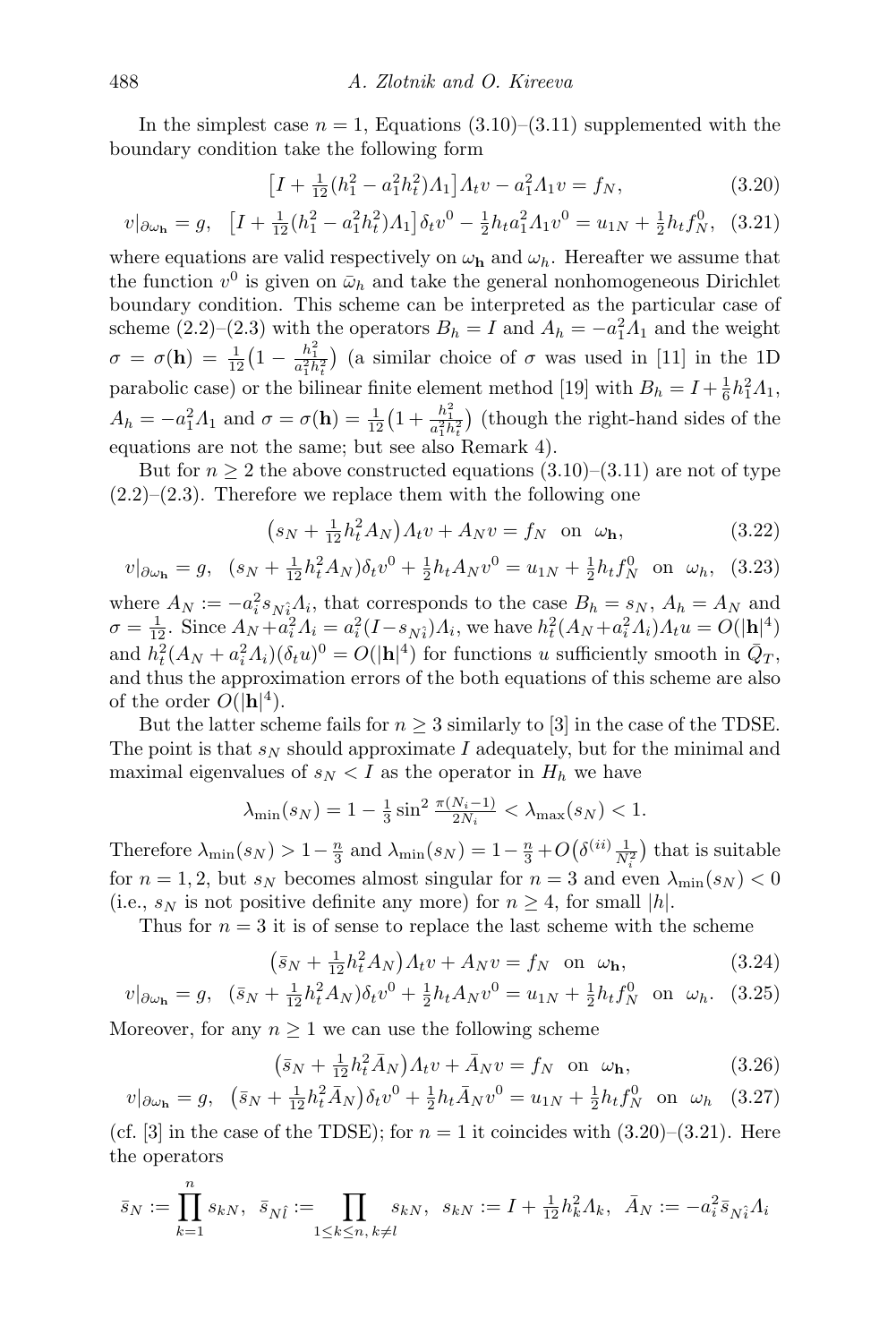are used, with  $\bar{s}_{N\hat{i}} = I$  for  $n = 1$ . The operator  $\bar{s}_{N}$  is the splitting version of  $s_N$ , and  $\bar{s}_{N\hat{l}}$  is the  $(n-1)$ -dimensional case of  $\bar{s}_N$ . Clearly  $\bar{A}_N = A_N$  for  $n = 1, 2$ . Herewith for the minimal and maximal eigenvalues of  $\bar{s}_N < I$  as the operator in  $H_h$  we have

$$
\left(\frac{2}{3}\right)^n < \lambda_{\min}(\bar{s}_N) = \prod_{k=1}^n 1 - \frac{1}{3} \sin^2 \frac{\pi (N_k - 1)}{2N_k} < \lambda_{\max}(\bar{s}_N) < 1.
$$

In addition, the following relation between  $\bar{s}_N$  and  $s_N$  holds

<span id="page-10-0"></span>
$$
\bar{s}_N = s_N + \sum_{k=2}^n \sum_{1 \le i_1 < \ldots < i_k \le n} \frac{1}{12} h_{i_1}^2 \Lambda_{i_1} \ldots \frac{1}{12} h_{i_k}^2 \Lambda_{i_k}.\tag{3.28}
$$

In virtue of the last formula we have  $(\bar{s}_N - s_N) \Lambda_t u = O(|h|^4)$  and  $(\bar{s}_N - s_N)$  $(s_N)(\delta_t u)^0 = O(|h|^4)$  for functions u sufficiently smooth in  $\overline{Q}_T$ , thus the approximation errors of the both equations of scheme [\(3.24\)](#page-9-2)–[\(3.25\)](#page-9-3) still have the order  $O(|\mathbf{h}|^4)$  as for the previous scheme  $(3.22)$ – $(3.23)$ .

Since  $\vec{A}_N - A_N = -a_i^2 (\bar{s}_{N_i} - s_{N_i}) A_i$ , in virtue of [\(3.28\)](#page-10-0) we have  $(\bar{A}_N (A_N)y = O(|h|^4)$  for  $y = A_t u, u, (\delta_t u)^0$  and functions u sufficiently smooth in  $\bar{Q}_T$ , and thus the approximation errors of the both equations of scheme [\(3.26\)](#page-9-6)–  $(3.27)$  also have the order  $O(|\mathbf{h}|^4)$  as for the previous scheme  $(3.24)$ – $(3.25)$ .

Finally, we recommend to apply scheme  $(3.10)$ – $(3.11)$  only in the case  $n = 1$ when it takes the form  $(3.20)$ – $(3.21)$ . Instead, for  $n = 2$  and 3, respectively schemes  $(3.22)$ – $(3.23)$  and  $(3.24)$ – $(3.25)$  can be applied. Scheme  $(3.26)$ – $(3.27)$ is more universal and can be applied for any  $n \geq 1$ ; for  $n = 1$ , it coincides with  $(3.20)$ – $(3.21)$  but for  $n = 2$  and 3 its operators are more complicated than in  $(3.22)$ – $(3.23)$  and  $(3.24)$ – $(3.25)$  and thus it can be more spatially dissipative in practice.

<span id="page-10-1"></span>*Remark 5.* Importantly, for example, scheme  $(3.26)$ – $(3.27)$  could be derived directly like in the second proofs of Lemmas [1](#page-5-3)[–2](#page-7-5) by applying more direct though more complicated approximations of the averages in  $(3.9)$  and  $(3.17)$ :

$$
\begin{split}\n\bar{q}A_t u - a_t^2 \bar{q}_i q_t A_i u &= \bar{s}_N A_t u - a_t^2 \bar{s}_{N\hat{i}} (I + \frac{h_t^2}{12} A_t) A_i u + O(|\mathbf{h}|^4) \\
&= (\bar{s}_N + \frac{h_t^2}{12} \bar{A}_N) A_t u + \bar{A}_N u + O(|\mathbf{h}|^4), \\
\bar{q}(\delta_t u)^0 - \frac{h_t}{2} a_i^2 \bar{q}_i A_i q_t u^0 &= \bar{s}_N (\delta_t u)^0 - a_i^2 \bar{s}_i A_i \left(\frac{h_t}{2} u_0 + \frac{h_t^2}{12} u_1 + \frac{h_t^2}{12} (\delta_t u)^0\right) \\
&+ O(|\mathbf{h}|^4) = (\bar{s}_N + \frac{h_t^2}{12} \bar{A}_N) (\delta_t u)^0 + \frac{h_t}{2} \bar{A}_N u_0 - \frac{h_t^2}{12} a_i^2 A_i u_1 + O(|\mathbf{h}|^4).\n\end{split}
$$

For  $n = 1$ , implementation of scheme  $(3.20)$ – $(3.21)$  is simple and at each time level  $\{t_m\}_{m=1}^M$  comes down to solving systems of linear algebraic equations with the same tridiagonal matrix. For  $n \geq 2$ , all the constructed schemes can be effectively implemented by means of solving the systems of linear algebraic equations with the same matrix arising at each time level using FFT with respect to sines in all (or  $n - 1$ ) spatial directions (after excluding the given values  $\hat{v}|_{\partial \omega_h} = \hat{g}$  in the equations at the nodes closest to  $\partial \omega_h$ ). The matrices are non-singular (more exactly, symmetric and positive definite after the mentioned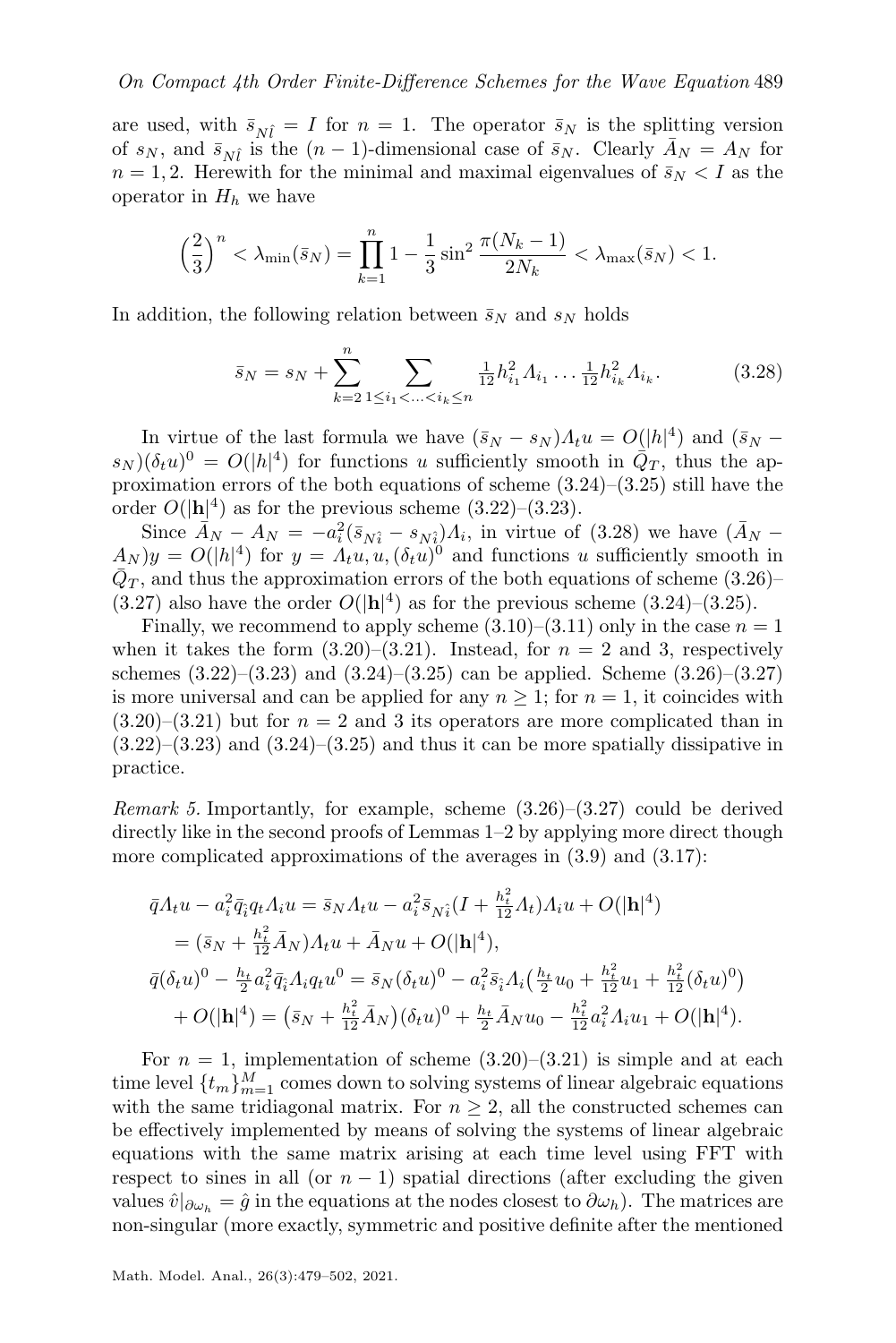excluding) that is definitely guaranteed under the hypotheses of Theorem [2](#page-13-0) below. Note that the FFT-based algorithms have been very effective in practice in the recent study [\[21\]](#page-23-8).

Remark 6. It is not difficult to extend the constructed schemes to the case of more general equation  $\rho \partial_t^2 u - a_i^2 \partial_i^2 u = f$  with  $\rho = \rho(x) > 0$  sufficiently smooth in  $\overline{\Omega}$ . Namely, applying the above alternative technique, one should simply replace the terms  $s_N \Lambda_t u$ ,  $s_N (\delta_t u)^0$  and  $s_N u_1$  with  $s_N(\rho \Lambda_t u)$ ,  $s_N(\rho (\delta_t u)^0)$  and  $s_N(\rho u_1)$  in [\(3.3\)](#page-5-1), [\(3.14\)](#page-7-4) and [\(3.12\)](#page-7-2) keeping the same approximation orders. Consequently the terms  $s_N \Lambda_t v$ ,  $s_N \delta_t v^0$ ,  $\bar{s}_N \Lambda_t v$  and  $\bar{s}_N \delta_t v^0$  are generalized as  $s_N(\rho A_t v)$ ,  $s_N(\rho \delta_t v^0)$ ,  $\bar{s}_N(\rho A_t v)$  and  $\bar{s}_N(\rho \delta_t v^0)$  in [\(3.10\)](#page-6-0)–[\(3.11\)](#page-7-0), [\(3.22\)](#page-9-4)–[\(3.23\)](#page-9-5),  $(3.24)$ – $(3.25)$  and  $(3.26)$ – $(3.27)$  keeping the same approximation order  $O(|\mathbf{h}|^4)$ . Also the following expansions in powers of  $\Lambda_k$  for the arising operators at the upper level hold, for  $n = 2$  and 3, respectively

$$
s_N(\rho w) + \frac{1}{12} h_t^2 A_N w = \rho w + \frac{1}{12} \left[ h_i^2 A_i(\rho w) - a_i^2 h_t^2 A_i w \right]
$$
  
\n
$$
- \left( \frac{1}{12} \right)^2 h_t^2 \left( a_1^2 h_2^2 + a_2^2 h_1^2 \right) A_1 A_2 w,
$$
  
\n
$$
\bar{s}_N(\rho w) + \frac{1}{12} h_t^2 \bar{A}_N w = \rho w + \frac{1}{12} \left[ h_i^2 A_i(\rho w) - a_i^2 h_t^2 A_i w \right]
$$
  
\n
$$
+ \left( \frac{1}{12} \right)^2 \sum_{1 \le k < l \le 3} \left[ h_k^2 h_l^2 A_k A_l(\rho w) - h_t^2 (a_k^2 h_l^2 + a_l h_k^2) A_k A_l w \right]
$$
  
\n
$$
+ \left( \frac{1}{12} \right)^3 \left[ h_1^2 h_2^2 h_3^2 A_1 A_2 A_3(\rho w) - h_t^2 (a_1^2 h_2^2 h_3^2 + a_2^2 h_1^2 h_3^2 + a_3^2 h_1^2 h_2^2) A_1 A_2 A_3 w \right].
$$

For  $a_i$  and  $h_i$  independent on i, the formulas are simplified, and the operators on the left there differ only up to factors from ones appearing in the related formulas  $(21)$ – $(22)$  in [\[2\]](#page-22-0) and  $(11)$  in [\[12\]](#page-23-0). Moreover, one can show that in this case generalized equations [\(3.22\)](#page-9-4) for  $n = 2$  and [\(3.26\)](#page-9-6) for  $n = 3$  are equivalent to respective methods from [\[2,](#page-22-0)[12\]](#page-23-0) up to approximations of  $f$ . But the stability and implementation issues in the generalized case are more complicated and are beyond the scope of this paper.

For  $n \geq 2$ , we also write down the scheme

<span id="page-11-3"></span><span id="page-11-2"></span><span id="page-11-1"></span><span id="page-11-0"></span>
$$
\bar{B}_N A_t v + \bar{A}_N v = f_N \quad \text{on} \quad \omega_{\mathbf{h}},\tag{3.29}
$$

$$
v|_{\partial \omega_{\mathbf{h}}} = g, \quad \bar{B}_N \delta_t v^0 + \frac{1}{2} h_t \bar{A}_N v^0 = u_{1N} + \frac{1}{2} h_t f_N^0 \quad \text{on} \quad \omega_h \tag{3.30}
$$

with the following splitting operator at the upper time level

$$
\bar{B}_N := B_{1N} \dots B_{nN}, \ B_{kN} := s_{kN} - \frac{1}{12} h_t^2 a_k^2 A_k = I + \frac{1}{12} (h_k^2 - h_t^2 a_k^2) A_k. \tag{3.31}
$$

Splitting of such type is well-known and widely used, in particular, see [\[11,](#page-23-1)[19\]](#page-23-6), and the implementation of this scheme is most simple and comes down to sequential solving of systems with tridiagonal matrices in all  $n$  spatial directions which are definitely non-singular under the hypotheses of Theorem [2](#page-13-0) below.

The following relation between  $\bar{B}_N$  and  $\bar{s}_N$  holds  $\bar{B}_N = \bar{s}_N + \frac{1}{12}h_t^2\bar{A}_N + R$ with the "residual" operator

$$
R := \sum_{k=2}^{n} \left(\frac{1}{12}h_t^2\right)^k \sum_{1 \le i_1 < \ldots < i_k \le n} a_{i_1}^2 \ldots a_{i_k}^2 \left(\prod_{1 \le l \le n, l \ne i_1, \ldots, i_k} s_{lN}\right) (-\Lambda_{i_1}) \ldots (-\Lambda_{i_k}).
$$
\n(3.32)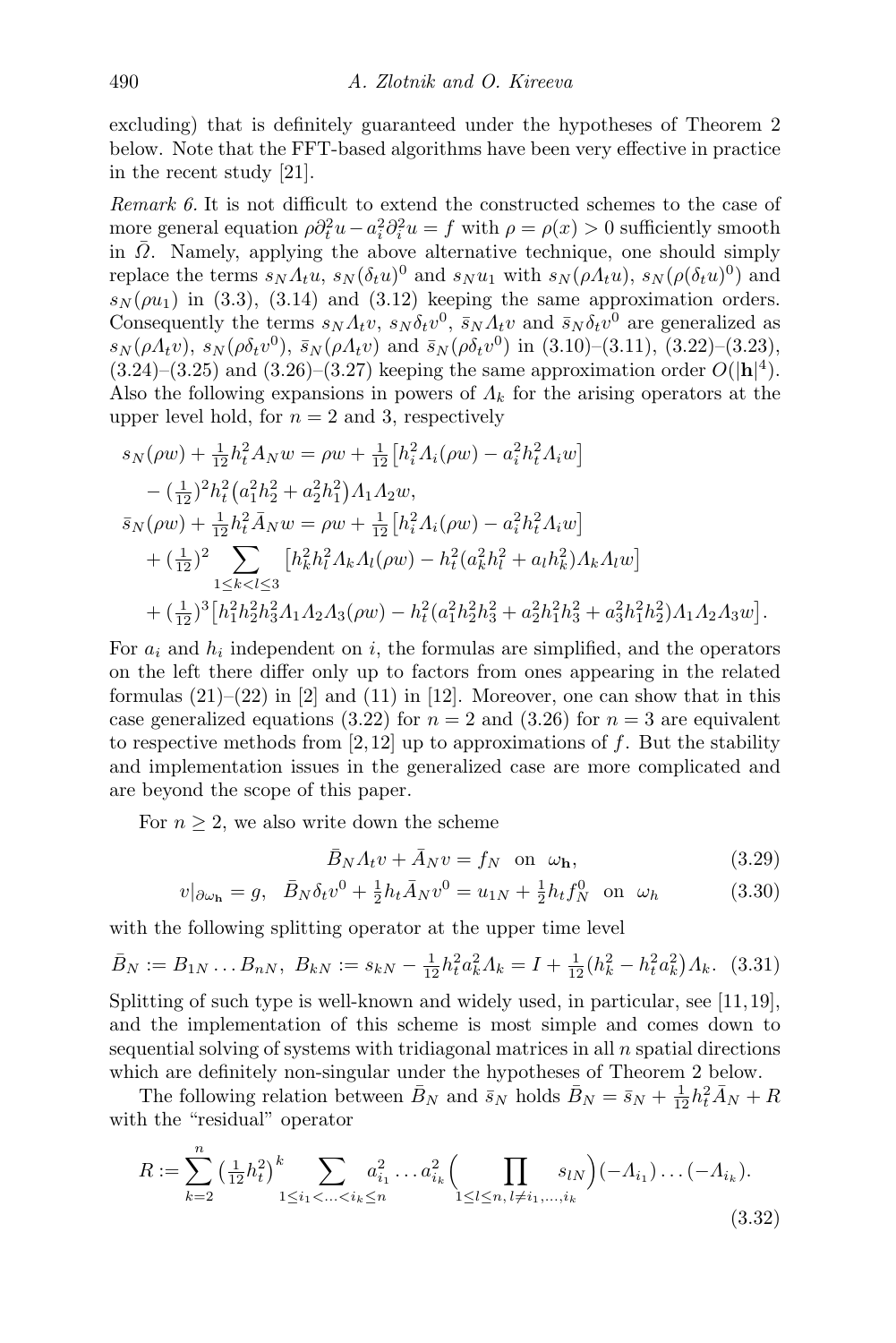Clearly R as the operator in  $H_h$  satisfies  $R = R^* > 0$ . In particular, one has

$$
R = \left(\frac{1}{12}h_t^2\right)^2 a_1^2 a_2^2 \Lambda_1 \Lambda_2 \quad \text{for} \quad n = 2,
$$
  
\n
$$
R = \left(\frac{1}{12}h_t^2\right)^2 \left(a_1^2 a_2^2 s_{3N} \Lambda_1 \Lambda_2 + a_1^2 a_3^2 s_{2N} \Lambda_1 \Lambda_3 + a_2^2 a_3^2 s_{1N} \Lambda_2 \Lambda_3\right)
$$
  
\n
$$
- \left(\frac{1}{12}h_t^2\right)^3 a_1^2 a_2^2 a_3^2 \Lambda_1 \Lambda_2 \Lambda_3 \quad \text{for} \quad n = 3.
$$

Since  $R_{\mathcal{A}_t} u = O(h_t^4)$  and  $R(\delta_t u)^0 = O(h_t^4)$  for functions u sufficiently smooth in  $\bar{Q}_T$ , scheme [\(3.29\)](#page-11-0)–[\(3.30\)](#page-11-1) has the approximation error  $O(|\mathbf{h}|^4)$  as scheme  $(3.26)$ – $(3.27)$ . Note that some other known methods of splitting are able to deteriorate this approximation order.

<span id="page-12-1"></span>Now we study the operator inequality in [\(2.1\)](#page-2-3) for the above arisen operators.

**Lemma 3.** For the pairs of operators  $(B_h, A_h) = (s_N, A_N)$  for  $n = 2$ ,  $(B_h, A_h) = (\bar{s}_N, A_N)$  for  $n = 3$ ,  $(\bar{s}_N, \bar{A}_N)$  for  $n \ge 1$  and  $(\bar{s}_N + R, \bar{A}_N)$  for  $n \geq 2$ , the following inequality holds

<span id="page-12-0"></span>
$$
A_h \le \alpha_h^2 B_h \text{ in } H_h \text{ with } \alpha_h^2 < 6C_0 a_i^2 / h_i^2,\tag{3.33}
$$

where  $C_0 = \frac{4}{3}$  in the first case of  $(B_h, A_h)$  or  $C_0 = 1$  in other cases.

*Proof.* Let  $1 \leq k \leq n$  and  $\{\lambda_l^{(k)}\}$  $\binom{k}{l} := \frac{4}{h_k^2} \sin^2 \frac{\pi h_k}{2X_k} \}_{l=1}^{N_k-1}$  be the collection of eigenvalues of the operator  $-\Lambda_k$  in  $H_h$ , with the maximal of them  $\lambda_{\max}^{(k)}$  =  $\frac{4}{h_k^2} \sin^2 \frac{\pi(N_k-1)}{2N_k} < \frac{4}{h_k^2}$ . The inequality  $-\Lambda_k \leq \alpha_{1h}^2 s_{kN}$  in  $H_h$  is equivalent to the following inequality between the eigenvalues of these operators

$$
\lambda_l^{(k)} \le \alpha_{1h}^2 \left(1 - \frac{1}{12} h_k^2 \lambda_l^{(k)}\right), \ \ 1 \le l \le N_k - 1.
$$

Consequently the sharp constant is

$$
\alpha_{1h}^2 = \max_{1 \le l \le N_k - 1} \frac{\lambda_l^{(k)}}{1 - \frac{1}{12} h_k^2 \lambda_l^{(k)}} = \frac{\lambda_{\max}^{(k)}}{1 - \frac{1}{12} h_k^2 \lambda_{\max}^{(k)}} < \frac{3}{2} \lambda_{\max}^{(k)} < 6 \frac{1}{h_k^2}.
$$

Herewith  $\alpha_{1h}^2 = 6 \frac{1}{h_k^2} \left( 1 + O\left(\frac{1}{N_k^2}\right) \right)$ , thus the last bound is asymptotically sharp. Similarly for  $n = 2$  the inequality  $A_N \leq \alpha_h^2 s_N$  in  $H_h$  holds with

$$
\alpha_h^2 = \max_{1 \le k \le N_1 - 1, 1 \le l \le N_2 - 1} \frac{\left(1 - \frac{1}{12} h_1^2 \lambda_k^{(1)}\right) a_2^2 \lambda_l^{(2)} + \left(1 - \frac{1}{12} h_2^2 \lambda_l^{(2)}\right) a_1^2 \lambda_k^{(1)}}{1 - \frac{1}{12} h_1^2 \lambda_k^{(1)} - \frac{1}{12} h_2^2 \lambda_l^{(2)}}.
$$

It is not difficult to check that the function under the max sign has the positive partial derivatives with respect to arguments  $\lambda_k^{(1)}$  $\lambda_l^{(1)}$  and  $\lambda_l^{(2)}$  $\ell^{(2)}$  on the natural intervals of their values and thus

$$
\alpha_h^2 = \frac{\left(1 - \frac{1}{12}h_1^2 \lambda_{\max}^{(1)}\right) a_2^2 \lambda_{\max}^{(2)} + \left(1 - \frac{1}{12}h_2^2 \lambda_{\max}^{(2)}\right) a_1^2 \lambda_{\max}^{(1)}}{1 - \frac{1}{12}h_1^2 \lambda_{\max}^{(1)} - \frac{1}{12}h_2^2 \lambda_{\max}^{(2)}} < 2\left(a_1^2 \lambda_{\max}^{(1)} + a_2^2 \lambda_{\max}^{(2)}\right).
$$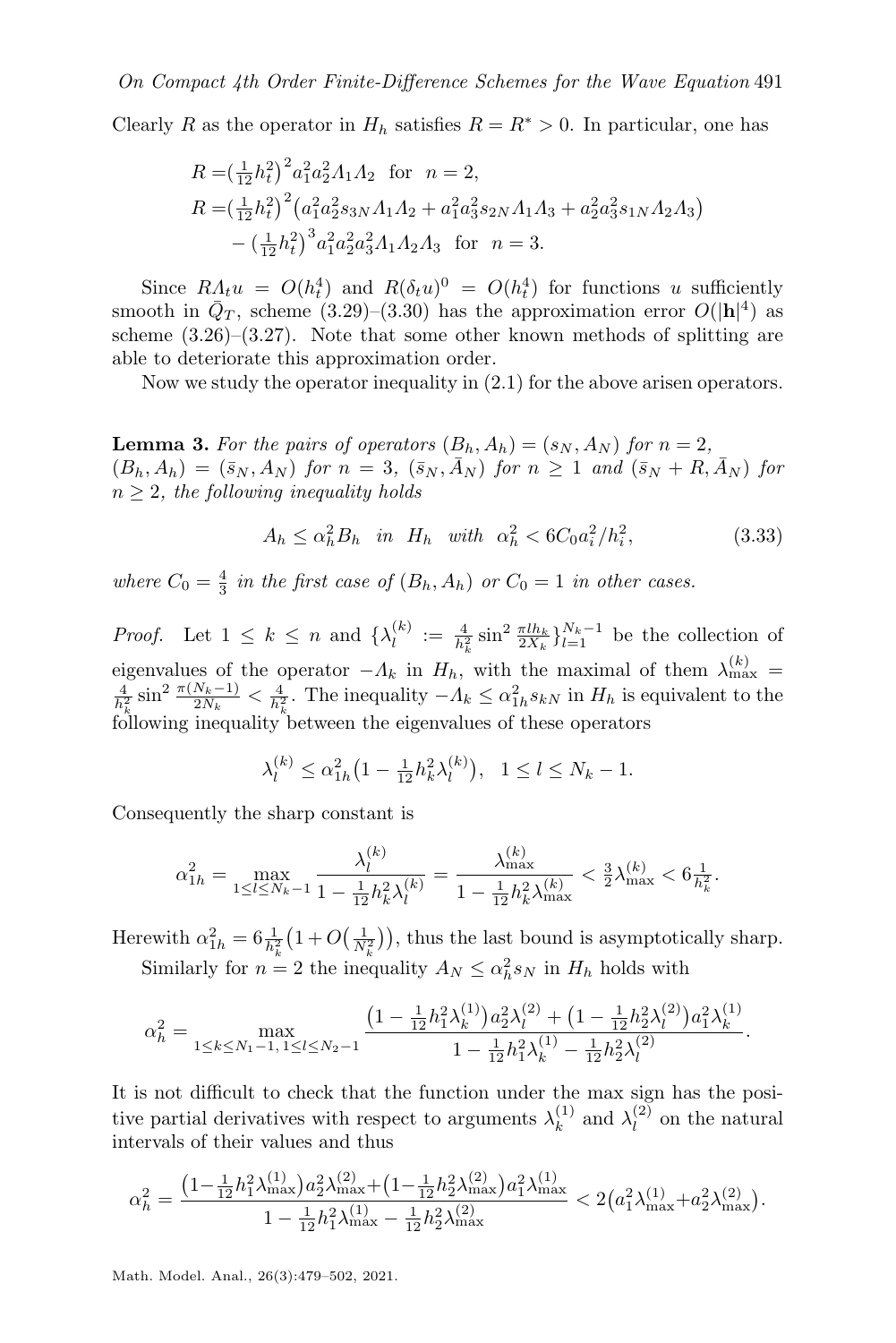This implies [\(3.33\)](#page-12-0) in the first case. The last bound is asymptotically sharp too.

Next, in virtue of the inequalities  $s_{N_i} < \bar{s}_{N_i}$  for  $n = 3$  (see formula [\(3.28\)](#page-10-0) for  $n = 2$ ) and  $-\Lambda_k < \frac{3}{2} \lambda_{\max}^{(k)} s_{k}$  in  $H_h$ , the following inequalities in  $H_h$  hold:

$$
A_N = -a_i^2 s_{\hat{N}_i} A_i < a_i^2 \bar{s}_{\hat{N}_i} \left(\frac{3}{2} \lambda_{\max}^{(i)} s_{iN}\right) = \frac{3}{2} \left(a_i^2 \lambda_{\max}^{(i)} \right) \bar{s}_N \text{ for } n = 3,
$$
  

$$
\bar{A}_N = -a_i^2 \bar{s}_{\hat{N}_i} A_i < a_i^2 \bar{s}_{\hat{N}_i} \left(\frac{3}{2} \lambda_{\max}^{(i)} s_{iN}\right) = \frac{3}{2} \left(a_i^2 \lambda_{\max}^{(i)}\right) \bar{s}_N < \frac{3}{2} \left(a_i^2 \lambda_{\max}^{(i)}\right) \left(\bar{s}_N + R\right)
$$

for  $n \geq 2$ . Therefore inequality [\(3.33\)](#page-12-0) has been proved in all the cases.  $\Box$ 

Now we state a result on conditional stability in two norms for the constructed schemes.

**Theorem 2.** Let  $g = 0$  in [\(3.2\)](#page-4-2) and  $0 < \varepsilon_0 < 1$ . Let us consider schemes  $(3.22)$ – $(3.23)$ ,  $(3.24)$ – $(3.25)$ ,  $(3.26)$ – $(3.27)$  and  $(3.29)$ – $(3.30)$  under the condition

<span id="page-13-2"></span><span id="page-13-1"></span><span id="page-13-0"></span>
$$
C_0 h_t^2 \frac{a_i^2}{h_i^2} \le 1 - \varepsilon_0^2 \tag{3.34}
$$

with the pairs of operators respectively  $(B_h, A_h) = (s_N, A_N)$  for  $n = 2$ ,  $(B_h, A_h) = (\bar{s}_N, A_N)$  for  $n = 3$ ,  $(\bar{s}_N, \bar{A}_N)$  for  $n \ge 1$  (for  $n = 1$ , this covers also scheme [\(3.20\)](#page-9-0)-[\(3.21\)](#page-9-1)) and  $(\bar{s}_N + R, \bar{A}_N)$  for  $n \geq 2$ . Here  $C_0$  is the same as in Lemma [3.](#page-12-1) Then the solutions to all the listed schemes satisfy the following bounds

$$
\max_{1 \le m \le M} \left[ \varepsilon_0^2 \| \bar{\delta}_t v^m \|_{B_h}^2 + \| \bar{s}_t v^m \|_{A_h}^2 \right]^{1/2} \n\le (\|v^0\|_{A_h}^2 + \varepsilon_0^{-2} \|B_h^{-1/2} u_{1N}\|_h^2)^{1/2} + 2\varepsilon_0^{-1} \|B_h^{-1/2} f_N\|_{L_{h_t}^1(H_h)}; \tag{3.35}
$$

the  $f_N$ -term can be taken as  $2I_{h_t}^{M-1}||A_h^{-1/2}$  $\frac{-1}{2}\bar{\delta}_t f_N\|_h + 3 \max_{0 \le m \le M-1} \|A_h^{-1/2}\|_h$  $\frac{-1}{2} f_N^m \|_h$ as well, and

$$
\max_{0 \le m \le M} \max \left\{ \epsilon_0 \|v^m\|_{B_h}, \|I_{h_t}^m \bar{s}_t v\|_{A_h} \right\}
$$
  

$$
\le \|v^0\|_{B_h} + 2\|A_h^{-1/2} u_{1N}\|_h + 2\|A_h^{-1/2} f_N\|_{L_{h_t}^1(H_h)};
$$

for  $f_N = \delta_t g$ , the  $f_N$ -term can be replaced with  $2\varepsilon_0^{-1} I_{h_t}^M ||B_h^{-1/2}$  $\int_{h}^{-1/2} (g - s_t g^0) ||_h.$ 

Importantly, the both bounds hold for any free terms  $u_{1N} \in H_h$  and  $f_N$ :  ${t_m}_{m=0}^{M-1}$  ${t_m}_{m=0}^{M-1}$  ${t_m}_{m=0}^{M-1}$   $\rightarrow$   $H_h$  (not only for those defined in Lemmas 1-2).

Proof. The theorem follows immediately from the above general stability The-orem [1](#page-3-4) applying assumption [\(2.4\)](#page-3-3) for  $\sigma = 1/12$ , in virtue of inequality [\(2.5\)](#page-3-1) and Lemma [3.](#page-12-1)  $\Box$ 

Corollary 1. For the sufficiently smooth in  $\overline{Q}_T$  solution u to the IBVP [\(3.1\)](#page-4-1)– [\(3.2\)](#page-4-2),  $v^0 = u_0$  on  $\omega_h$  and under the hypotheses of Theorem [2](#page-13-0) excluding  $g = 0$ , for all the schemes listed in it, the following 4th order error bound in the strong energy norm holds

$$
\max_{1 \le m \le M} \left[ \varepsilon_0^2 || \bar{\delta}_t (u - v)^m ||_{B_h}^2 + || \bar{s}_t (u - v)^m ||_{A_h}^2 \right]^{1/2} = O(|h|^4).
$$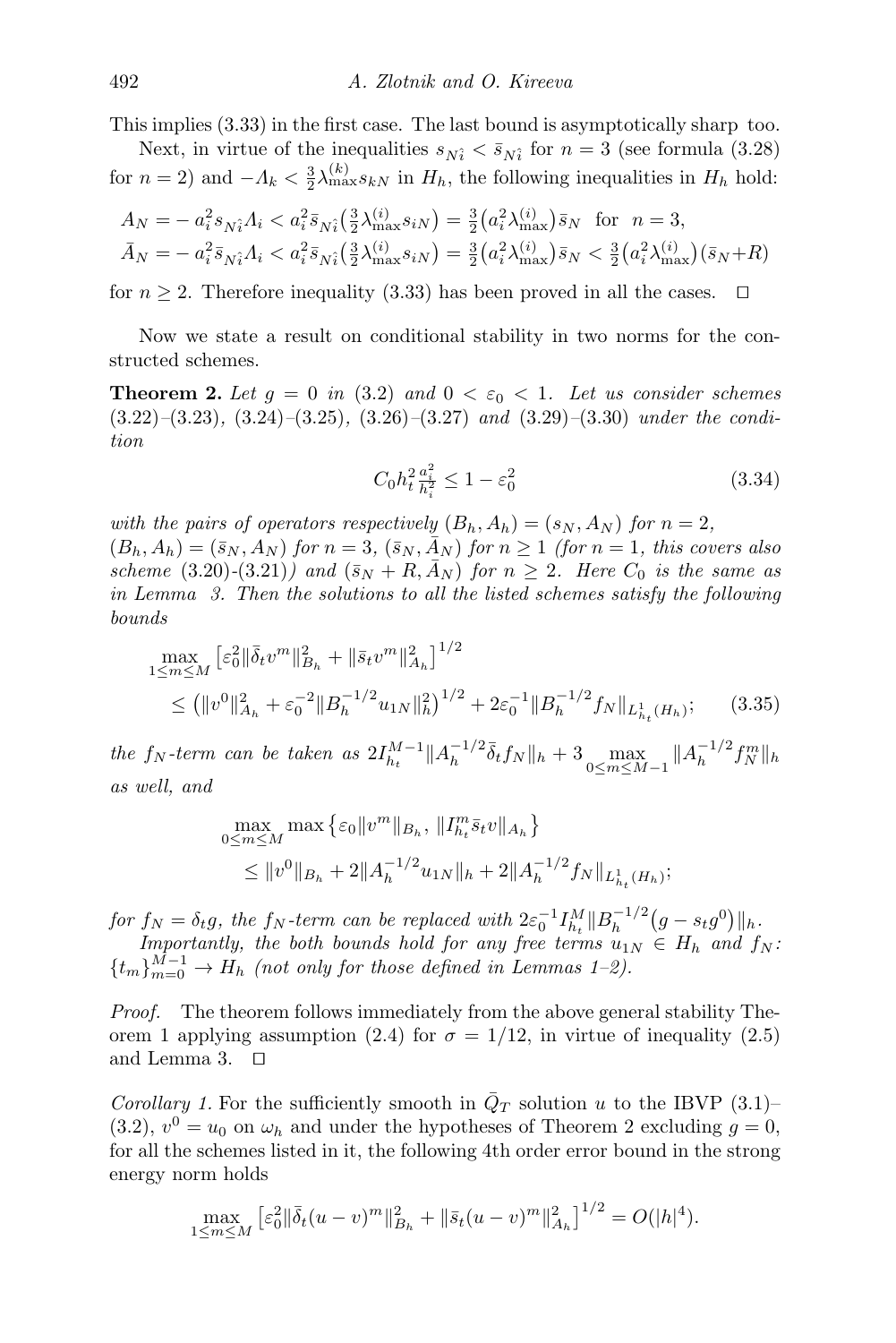#### On Compact 4th Order Finite-Difference Schemes for the Wave Equation 493

The proof is standard (for example, see [\[11\]](#page-23-1)) and follows from the stability bound [\(3.35\)](#page-13-1) applied to the error  $r := u - v$  (herewith  $r|_{\partial \omega_{\bf h}} = 0$ ,  $r^0 = 0$ ). The approximation errors play the role of  $f_N^m$ ,  $1 \leq m \leq M-1$ , and  $u_{1N}$ in the equations of the schemes, and the above checked conclusion that these errors have the order  $O(|\mathbf{h}|^4)$  for all the listed schemes is essential, as well as  $h_t = O(|h|)$  in Theorem [2.](#page-13-0)

Notice that, in the very particular case  $\frac{h_1}{a_1} = \ldots = \frac{h_n}{a_n} = h_t$ , schemes [\(3.20\)](#page-9-0)- $(3.21)$  and  $(3.29)$ – $(3.30)$  become *explicit* (since then  $B<sub>N</sub> = I$ , see [\(3.31\)](#page-11-2)) and, moreover, the latter one differs from the simplest explicit scheme only by the above derived approximations of the free terms in its equations. Herewith, for scheme [\(3.20\)](#page-9-0)–[\(3.21\)](#page-9-1), condition [\(3.34\)](#page-13-2) is valid with  $C_0 = 1$  and only  $\varepsilon_0 = 0$ (actually, with some  $0 < \varepsilon_0 = \varepsilon_0(h) < 1$  as one can check). But, for scheme [\(3.29\)](#page-11-0)–[\(3.30\)](#page-11-1) and  $n \geq 2$ , the condition even with  $\varepsilon_0 = 0$  fails; more careful analysis of inequality [\(3.33\)](#page-12-0) for this scheme still allows to improve the bound for  $\alpha_h^2$  but not the drawn conclusion itself. According to Remark [1,](#page-4-3) for scheme [\(3.20\)](#page-9-0)–[\(3.21\)](#page-9-1), even in this particular case some stability bounds still hold. The bounds contain terms of the following type

<span id="page-14-1"></span><span id="page-14-0"></span>
$$
||w||_{0,\mathbf{h}}^2 = ((I + \frac{h_i^2}{4}A_1)w, w)_h \ge \cos^2 \frac{\pi (N_1 - 1)}{2N_1} ||w||_h^2 \quad \forall w \in H_h.
$$

Thus  $||w||_{0,h}$  remains a norm in  $H_h$  but clearly it is no longer bounded from below by  $||w||_h$  uniformly in h (since the constant in the last inequality is sharp and has the order  $O(\frac{1}{N_1^2})$ .

The explicit scheme for  $n = 1$  is very specific. Its equations are rewritten using a 4-point rhomb stencil simply as

$$
v_k^{m+1} = v_{k-1}^m + v_{k+1}^m - v_k^{m-1} + h_t^2 f_{Nk}^m \quad \text{on } \omega_\mathbf{h}, \quad 1 \le m \le M - 1,\tag{3.36}
$$

$$
v|_{\partial \omega_{\mathbf{h}}} = g, \quad v_k^1 = \frac{1}{2}(v_{k-1}^0 + v_{k+1}^0) + h_t u_{1Nk} + \frac{1}{2} h_t^2 f_{Nk}^0 \quad \text{on} \quad \omega_h. \tag{3.37}
$$

For clarity, let us pass to the related Cauchy problem with any  $k \in \mathbb{Z}$ ,  $x_k = kh$ ,  $h = h_1, a = a_1$  and the omitted boundary condition. Then the following explicit formula holds

$$
v_k^m = \frac{1}{2}(v_{k-m}^0 + v_{k+m}^0) + \sum\nolimits_{l \in I_k^m} h_t u_{1Nl} + \frac{1}{2} h_t^2 f_{Nl}^0 + h_t^2 \sum\nolimits_{p=1}^{m-1} \sum\nolimits_{l \in I_k^{m-p}} f_{Nl}^p,
$$

where  $k \in \mathbb{Z}$ ,  $1 \leq m \leq M$  and  $I_k^{m-p}$  is the set of indices from  $k - (m - p - 1)$ to  $k + (m - p - 1)$  with step 2. It can be verified most simply by induction with respect to  $m$ . Notice that all the mesh nodes lie on the characteristics  $x - x_k = \pm a_1 t$  of the equation. Of course, the stability of the scheme can be directly proved applying this formula.

Let us take  $v^0 = u_0$  and reset  $u_{1Nk} = \frac{1}{2h} \int_{x_{k-1}}^{x_{k+1}} u_1(x) dx$  and

$$
f_{Nk}^{0} = \frac{1}{hh_t} \int_{T_k^1} f(x, t) \, dx dt, \quad f_{Nk}^{m} = \frac{1}{2hh_t} \int_{R_k^m} f(x, t) \, dx dt;
$$

here  $T_k^m$  and  $R_k^m$  are the triangle and rhomb with the vertices  $\{(x_{k\pm m}, 0),\}$  $(x_k, t_m)$  and  $\{(x_{k\pm 1}, t_m), (x_k, t_{m\pm 1})\}$ . Then the above formula for  $v_k^m$  takes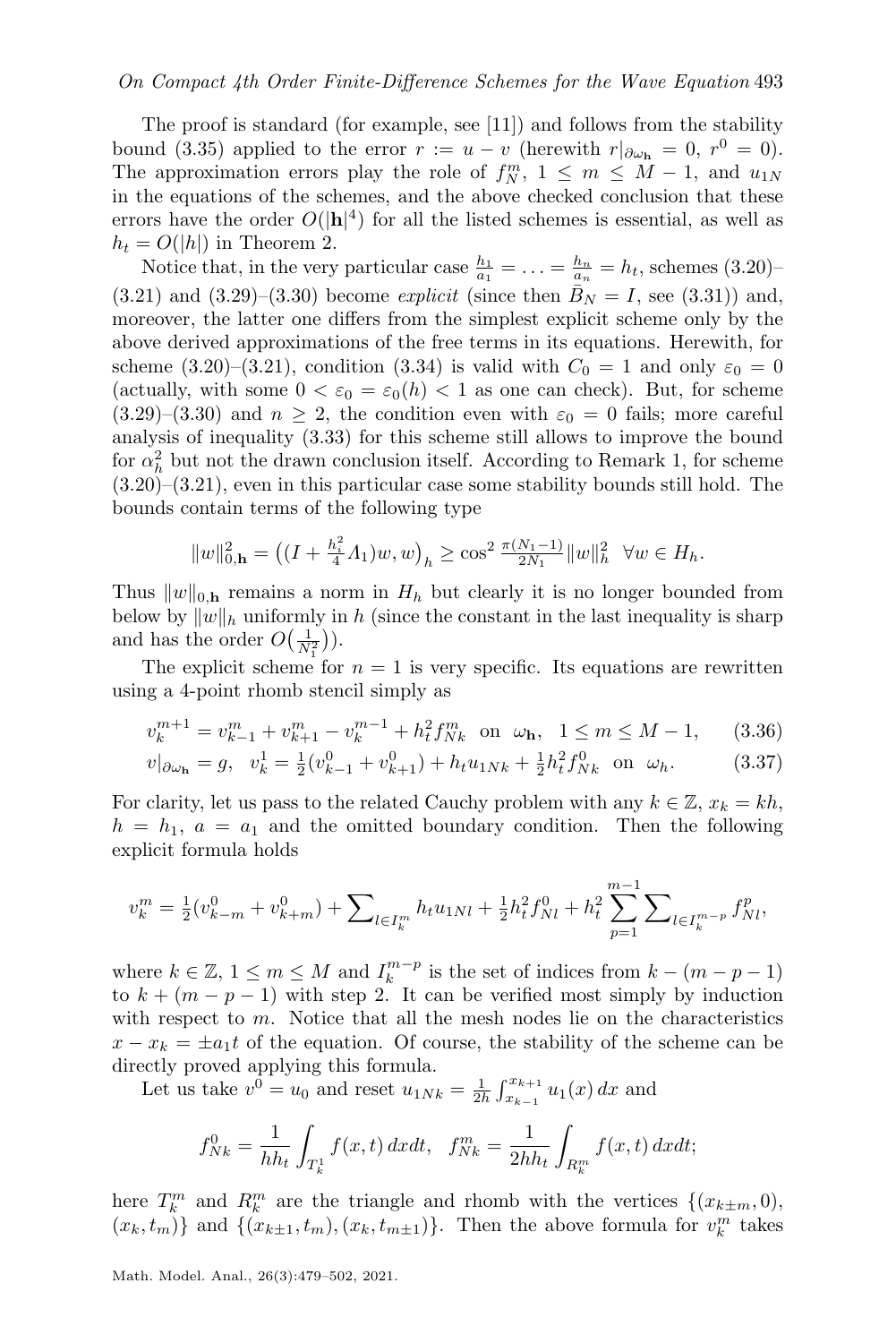the form

$$
v_k^m = \frac{1}{2} (u_0(x_{k-m}) + u_0(x_{k+m})) + \frac{1}{2a_1} \int_{x_{k-m}}^{x_{k+m}} u_1(x) dx + \frac{1}{2a_1} \int_{T_k^m} f(x, t) dx dt.
$$

Thus at the mesh nodes it reproduces the classical d'Alembert formula for the solution  $u$  to the Cauchy problem for the 1D wave equation, where the approximate and exact solution *coincide*:  $v_k^m \equiv u(x_k, t_m)$  for any  $k \in \mathbb{Z}$  and  $0 \leq m \leq M$ . Concerning exact schemes, see also [\[7\]](#page-22-5).

#### <span id="page-15-0"></span>4 The case of non-uniform rectangular meshes

This section is devoted to a generalization to the case of non-uniform rectangular meshes. Let  $1 \leq k \leq n$ . Define the general non-uniform meshes  $0 = x_{k0} < x_{k1} < \ldots < x_{kN_k} = X_k$  in  $x_k$  with the steps  $h_{kl} = x_{kl} - x_{k(l-1)}$  and  $\overline{\omega}_{h_t}$  with the nodes  $0 = t_0 < t_1 < \ldots < t_M = T$  and steps  $h_{tm} = t_m - t_{m-1}$ . Let  $\omega_{hk} = \{x_{kl}\}_{l=1}^{N_k-1}$ . We set

$$
h_{k+1} = h_{k(l+1)}, \quad h_{*k} = \frac{1}{2}(h_k + h_{k+}), \quad h_{t+1} = h_{t(m+1)}, \quad h_{*t} = \frac{1}{2}(h_t + h_{t+})
$$

as well as  $h_{k \max} = \max_{1 \leq l \leq N_k} h_{kl}$  and  $h_{t \max} = \max_{1 \leq m \leq M} h_{tm}$ . Define the difference operators

$$
\delta_k w_l = \frac{1}{h_{k+l}} (w_{l+1} - w_l), \quad \bar{\delta}_k w_l = \frac{1}{h_{kl}} (w_l - w_{l-1}), \quad A_k w = \frac{1}{h_{ik}} (\delta_k w - \bar{\delta}_k w),
$$
  

$$
\delta_t y^m = \frac{1}{h_{k+l,m}} (y^{m+1} - y^m), \quad \bar{\delta}_t y^m = \frac{1}{h_{km}} (y^m - y^{m-1}), \quad A_t y = \frac{1}{h_{kt}} (\delta_t y - \bar{\delta}_t y),
$$

where  $w_l = w(x_{kl})$  and  $y^m = y(t_m)$ . The last four operators generalize those defined above so their notation is the same.

We extend the above technique based on averaging Equation [\(3.1\)](#page-4-1) and generalize the above average in  $x_k$ :

$$
q_k w(x_{kl}) = \frac{1}{h_{*k,l}} \int_{x_{k(l-1)}}^{x_{k(l+1)}} w(x_k) e_{kl}(x_k) dx_k,
$$
  
\n
$$
e_{kl}(x_k) = \frac{x_k - x_{k(l-1)}}{h_{kl}} \text{ on } [x_{k(l-1)}, x_{kl}], \ e_{kl}(x_k) = \frac{x_{k(l+1)} - x_k}{h_{k+l}} \text{ on } [x_{kl}, x_{k(l+1)}].
$$

For a function  $w(x_k)$  smooth on [0,  $X_k$ ], formula [\(3.6\)](#page-6-2) remains valid and

$$
q_k w = w + q_k \rho_{k1}(\partial_k w),
$$
  
\n
$$
q_k w = w + \frac{1}{3}(h_{k+} - h_k)\partial_k w + \frac{1}{12}[h_{k+}^2 - h_{k+}h_k + h_k^2]\partial_k^2 w + q_k \rho_{k3}(\partial_k^3 w)
$$

on  $\omega_{hk}$ , and the first bound [\(3.7\)](#page-6-3) remains valid for  $s = 1, 3$  with  $h_k$  replaced with  $h_{\ast k}$ , see also [\(3.8\)](#page-6-4), that follows from Taylor's formula after calculating the arising integrals over  $[x_{k(l-1)}, x_{k(l+1)}]$ . Due to Taylor's formula we also have

$$
\partial_k w = \frac{1}{2} (\bar{\delta}_k w + \delta_k w) - \frac{1}{4} (h_{k+} - h_k) \partial_k^2 w + \rho_k^{(1)} (\partial_k^3 w), \partial_k^2 w = A_k w + \rho_{k3}^{(2)} (\partial_k^3 w),
$$
  

$$
|\rho_k^{(s)} (\partial_k^3 w)| \le c^{(s)} h_{*k}^{3-s} ||\partial_k^3 w||_{C(I_{kl})}, \quad s = 1, 2,
$$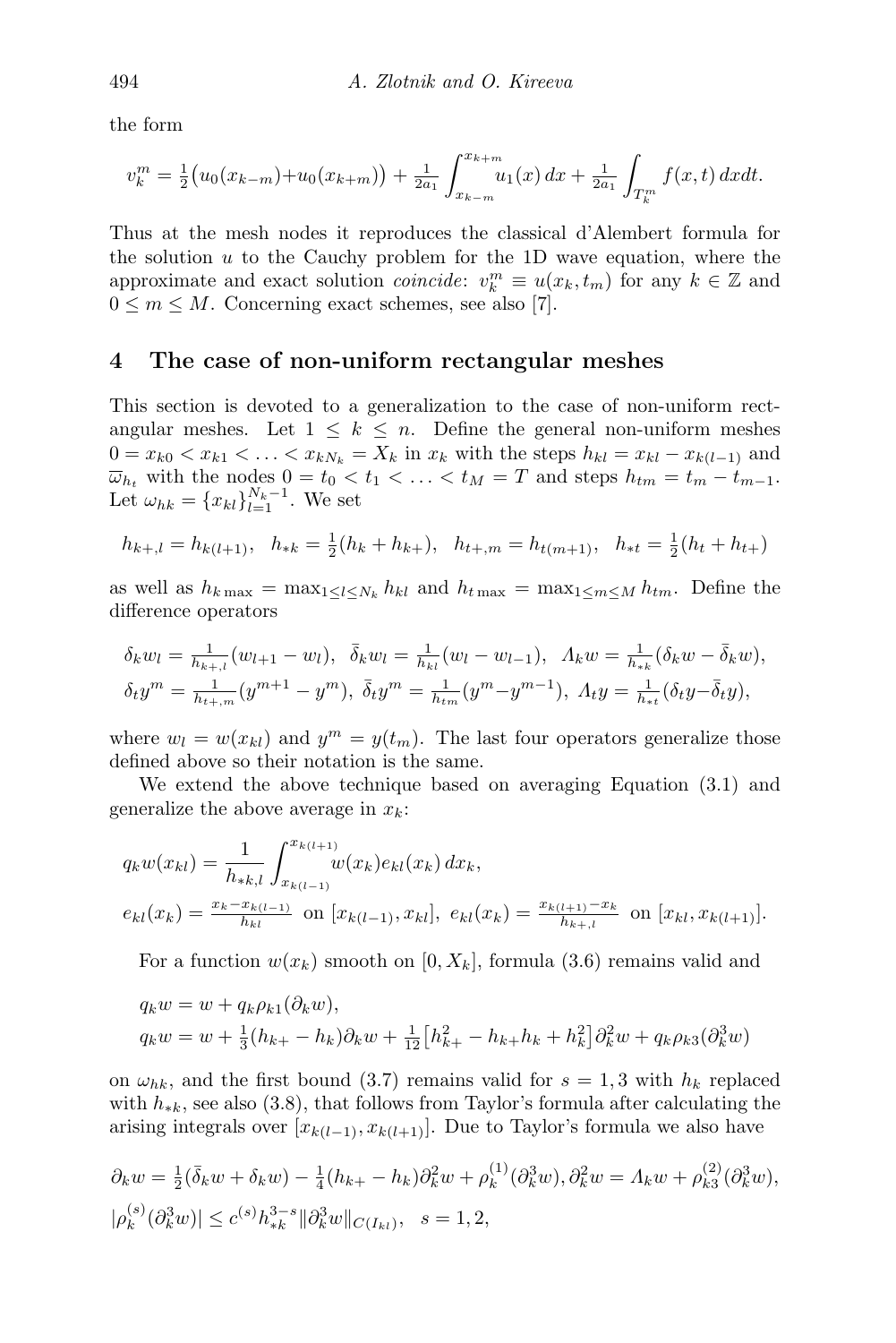thus the above second expansion for  $q_k w$  implies that

$$
q_k w = s_{kN} w + \tilde{\rho}_{k3} (\partial_k^3 w), \quad |\tilde{\rho}_{k3} (\partial_k^3 w)| \le \tilde{c}_3 h_{*k}^3 ||\partial_k^3 w||_{C(I_{kl})},
$$
  
\n
$$
s_{kN} := I + \frac{1}{3} (h_{k+} - h_k) \Big[ \frac{1}{2} (\bar{\delta}_k + \delta_k) - \frac{1}{4} (h_{k+} - h_k) A_k \Big] + \frac{1}{12} [h_{k+}^2 - h_{k+} h_k + h_k^2] A_k = I + \frac{1}{6} (h_{k+} - h_k) (\bar{\delta}_k + \delta_k) + \frac{1}{12} h_k h_{k+} A_k,
$$

i.e.,  $s_{kN} = I + \frac{1}{12} (h_{k+1} \beta_k \delta_k - h_k \alpha_k \bar{\delta}_k)$  or, in the averaging form,

$$
s_{kN}w_l = \frac{1}{12}(\alpha_{kl}w_{l-1} + 10\gamma_{kl}w_l + \beta_{kl}w_{l+1}), \quad \alpha_k = 2 - \frac{h_{k+1}^2}{h_k h_k},
$$
  

$$
\beta_k = 2 - \frac{h_k^2}{h_k + h_k}, \quad \gamma_k = 1 + \frac{(h_{k+1} - h_k)^2}{5h_k h_k}, \quad \alpha_k + 10\gamma_k + \beta_k = 12;
$$

all the presented formulas are valid on  $\omega_{hk}$ . The operator  $s_{kN}$  generalizes one defined above. Its another derivation was originally given in [\[5\]](#page-22-4), see also [\[10,](#page-23-9)[14\]](#page-23-2). Recall that the natural property  $\alpha_{kl} \geq 0$  and  $\beta_{kl} \geq 0$  (not imposed below) is equivalent to the rather restrictive condition on the ratio of the adjacent mesh steps

$$
0.618 \approx \frac{2}{\sqrt{5}+1} \le \frac{h_{k(l+1)}}{h_{kl}} \le \frac{\sqrt{5}+1}{2} \approx 1.618. \tag{4.1}
$$

<span id="page-16-2"></span>On  $\omega_{h_t}$ , the average  $q_t w = q_{n+1} w$  is defined similarly, and thus

$$
q_t w = s_{tN} w + \tilde{\rho}_{t3}(\partial_t^3 w), \quad |\tilde{\rho}_{t3}(\partial_t^3 w)| \leq \tilde{c}_3 h_{*t}^3 ||\partial_t^3 w||_{C[t_{m-1}, t_{m+1}]}
$$

with  $s_{tN} = I + \frac{1}{12} (h_{t+} \beta_t \delta_t - h_t \alpha_t \bar{\delta}_t)$  or, in the averaging form,

$$
s_{tN}y = \frac{1}{12}(\alpha_t \check{y} + 10\gamma_t y + \beta_t \hat{y}), \ \alpha_t = 2 - \frac{h_{t+1}^2}{h_t h_{t+1}}, \ \beta_t = 2 - \frac{h_t^2}{h_{t+1} h_{t+1}}, \ \gamma_t = 1 + \frac{(h_{t+1} - h_t)^2}{5h_t h_{t+1}}.
$$

Let  $\omega_h = \omega_{h1} \times \ldots \times \omega_{hn}$ . Formula [\(3.9\)](#page-6-1) for u remains valid and implies now

<span id="page-16-1"></span><span id="page-16-0"></span>
$$
\bar{s}_N A_t u - a_i^2 \bar{s}_{N\hat{i}} s_{tN} A_i u = \bar{q} q_t f + O(\mathbf{h}_{\text{max}}^3) \text{ on } \omega_\mathbf{h},
$$

where  $h_{\text{max}} = \max\{h_{1\max}, \ldots, h_{n\max}, h_{t\max}\}.$  Formula [\(3.17\)](#page-8-2) for u remains valid as well. It involves only two first time levels thus easily covers the case of the non-uniform mesh in  $t$  and implies now

$$
\left(\bar{s}_{N} - \tfrac{h_{t1}^2}{12}a_i^2\bar{s}_{N\hat{i}}A_i\right)\left(\delta_t u\right)^0 - \tfrac{h_{t1}}{2}a_i^2\bar{s}_{N\hat{i}}A_i u_0\!=\! \bar{q}u_1\!+\!\tfrac{h_{t1}^2}{12}a_i^2\bar{s}_{N\hat{i}}A_i u_1\!+\!\bar{q}q_t f^0\!+\!O(\mathbf{h}_{\max}^3)
$$

on  $\omega_h$ , where  $q_t y^0$  is given by formula [\(3.16\)](#page-8-4) with  $h_{t1}$  in the role of  $h_t$ .

Owing to the above formulas, see also Remark [5,](#page-10-1) the last two formulas with u lead us to the generalized scheme  $(3.26)$ – $(3.27)$ :

$$
\frac{1}{h_{\ast t}}\left[ \left( \bar{s}_N + \frac{h_{\ast t}h_{t+}}{12} \beta_t \bar{A}_N \right) \delta_t v - \left( \bar{s}_N + \frac{h_{\ast t}h_t}{12} \alpha_t \bar{A}_N \right) \bar{\delta}_t v \right] + \bar{A}_N v = \bar{s}_N s_{tN} f, \tag{4.2}
$$

$$
v|_{\partial\omega_{\mathbf{h}}} = g, \ \left(\bar{s}_{N} + \frac{h_{t1}^{2}}{12}\bar{A}_{N}\right)(\delta_{t}v)^{0} + \frac{h_{t1}}{2}\bar{A}_{N}v_{0} = (\bar{s}_{N} - \frac{h_{t1}^{2}}{12}\bar{A}_{N})u_{1} + \frac{h_{t1}}{2}f_{N}^{0} \tag{4.3}
$$

with  $f_N^0 = \bar{s}_N f_0 + \frac{h_{t1}}{3} (\delta_t f)^0$ , where equations are valid respectively on  $\omega_{\bf h}$  and  $\omega_h$  and have the approximation errors of the order  $O(\mathbf{h}_{\text{max}}^3)$ .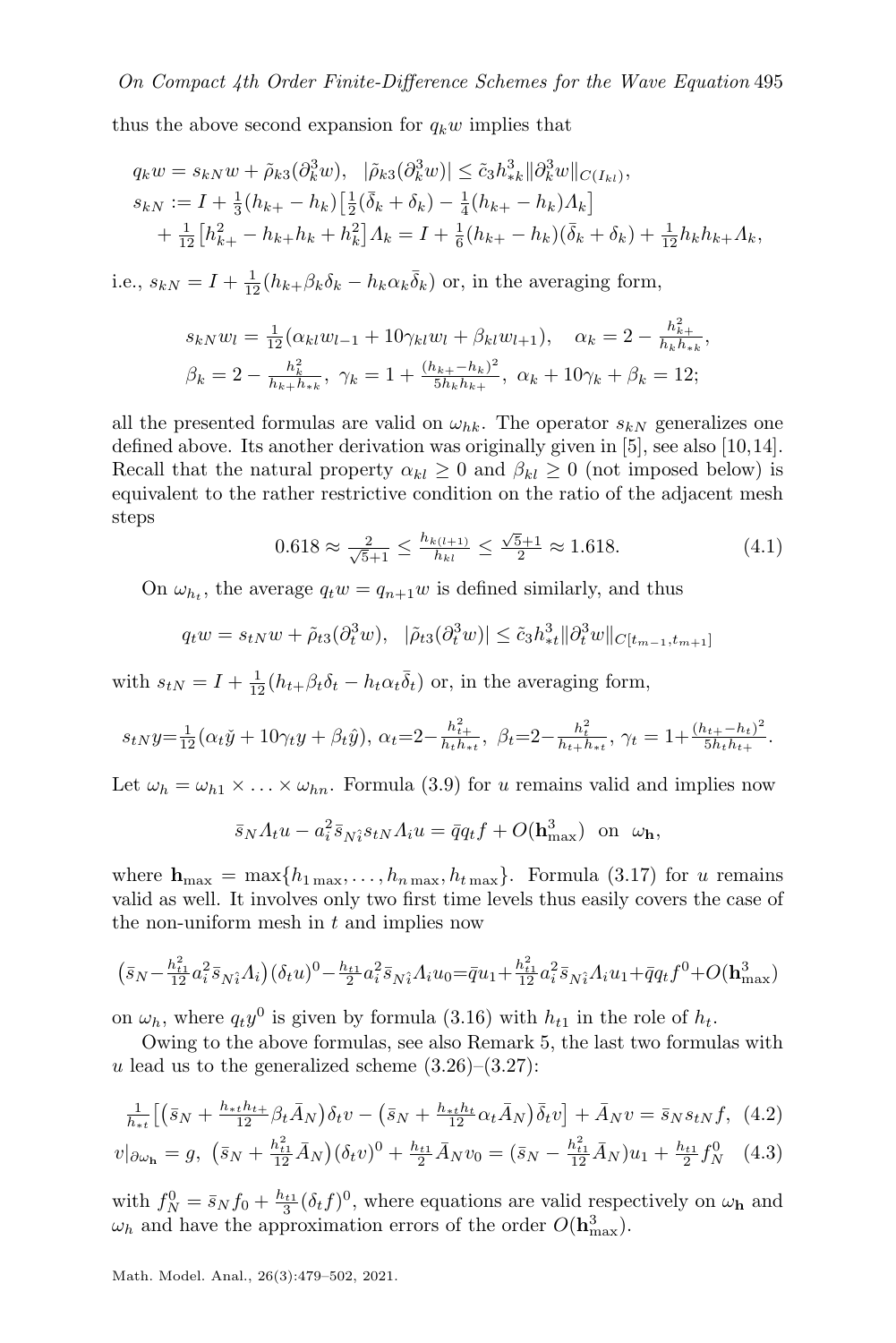For the uniform mesh in  $t$ , the left-hand side of  $(4.2)$  takes the previous form whereas the term  $\bar{s}_N s_{tN} f$  can be simplified keeping the same order of the approximation error:

$$
(\bar{s}_N + \frac{1}{12}h_t^2 \bar{A}_N)A_t v + \bar{A}_N v = (\bar{s}_N + \frac{1}{12}h_t^2 A_t)f.
$$
 (4.4)

The splitting version of equation  $(4.2)$  can be got by replacing the operators in front of  $\delta_t v$  and  $\overline{\delta_t} v$  by the operators of the form

$$
\bar{B}_N = (s_{1N} - \frac{1}{12}h_{*t}\tilde{h}_t\sigma_t a_1^2 A_1) \dots (s_{nN} - \frac{1}{12}h_{*t}\tilde{h}_t\sigma_t a_n^2 A_n),
$$

where respectively  $\tilde{h}_t = h_{t+}$  and  $\sigma_t = \beta_t$ , or  $\tilde{h}_t = h_t$  and  $\sigma_t = \alpha_t$ . Since

<span id="page-17-4"></span>
$$
\bar{B}_N = \bar{s}_N - \frac{1}{12} h_{*t} \tilde{h}_t \sigma_t a_i^2 \bar{s}_{N\hat{i}} A_i + R,
$$

where the operator R satisfies formula [\(3.32\)](#page-11-3) with  $h_t^2$  replaced with  $h_{*t} \tilde{h}_t \sigma_t$ , and this replacement conserves the approximation error of the order  $O(\mathbf{h}_{\text{max}}^3)$ . The splitting version of Equation [\(4.3\)](#page-16-1) is got simply by replacing  $\bar{s}_N + \frac{h_{t1}^2}{12} \bar{A}_N$ with the above operator [\(3.31\)](#page-11-2) with  $h_{t1}$  in the role of  $h_t$ .

One can check also that the approximation errors still has the 4th order  $O(\mathbf{h}_{\text{max}}^4)$  for smoothly varying non-uniform meshes, cf. [\[15\]](#page-23-3), provided that, for example,  $f_N^0 = \bar{s}_N f^0 - f^0 + f_{dh_t}^{(0)}$  $\frac{d}{dh_t}$ .

Here we do not touch the stability study in the case of the non-uniform mesh (even only in space) but this is noticeably more cumbersome like in [\[15\]](#page-23-3) (since the operator  $s_{kN}$  is not self-adjoint any more) and, moreover, imposes stronger conditions on  $h_t$ , see also [\[17,](#page-23-4) [18\]](#page-23-10).

## <span id="page-17-0"></span>5 Numerical experiments

**[5.](#page-17-0)1.** In the IBVP [\(3.1\)](#page-4-1)–[\(3.2\)](#page-4-2) in the 1D case, we now take  $\Omega := (-X/2, X/2)$ and rewrite the boundary condition as  $u|_{x=-X/2} = g_0(t)$  and  $u|_{x=X/2} = g_1(t)$ ,  $t \in (0,T)$ . We intend to analyze the practical error orders  $\gamma_{pr}$  of  $r = u - v$  in three uniform in time mesh norms

<span id="page-17-1"></span>
$$
\max_{0 \le m \le M} \|r^m\|_h, \quad \max_{0 \le m \le M, 0 \le k \le N} |r_k^m|, \quad \max_{1 \le m \le M} \max\left\{ \|\bar{\delta}_t r^m\|_h, \|\bar{\delta}_1 r^m\|_{\tilde{h}} \right\}, \tag{5.1}
$$

which below are denoted respectively as  $L_h^2$ ,  $C_h$  and  $\mathcal{E}_h$  (the 2nd and 3rd norms are the uniform and strong energy-type ones). Here  $||w||_{\tilde{h}} = (h \sum_{k=1}^{N} w_k^2)^{1/2}$ and  $N = N_1$ . The respective expected theoretical error orders  $\gamma_{th}$  are

<span id="page-17-2"></span>
$$
\min\left\{\frac{4}{5}\alpha, 4\right\}, \ \alpha \ge 0; \ \ \frac{4}{5}(\alpha - \frac{1}{2}), \ \ \frac{1}{2} < \alpha \le \frac{11}{2}; \ \ \frac{4}{5}(\alpha - 1), \ \ 1 \le \alpha \le 6 \tag{5.2}
$$

(in the spirit of [\[1\]](#page-22-6)), where  $\alpha$  is the parameter defining the weak smoothness of the data, see details below (concerning the first order, for  $\alpha \leq 1$ , it should refer to the continuous  $L^2$  norm rather than the mesh one but that we will ignore). The proof of the first order in the case  $u_1 = f = 0$  see in [\[6\]](#page-22-7). For comparison, recall that for the 2nd approximation order methods the corresponding theoretical error orders  $\gamma_{th}^{(2)}$  are

<span id="page-17-3"></span>
$$
\min\left\{\frac{2}{3}\alpha, 2\right\}, \alpha \ge 0; \min\left\{\frac{2}{3}(\alpha - \frac{1}{2}), 2\right\}, \alpha > \frac{1}{2}; \min\left\{\frac{2}{3}(\alpha - 1), 2\right\}, \alpha \ge 1, (5.3)
$$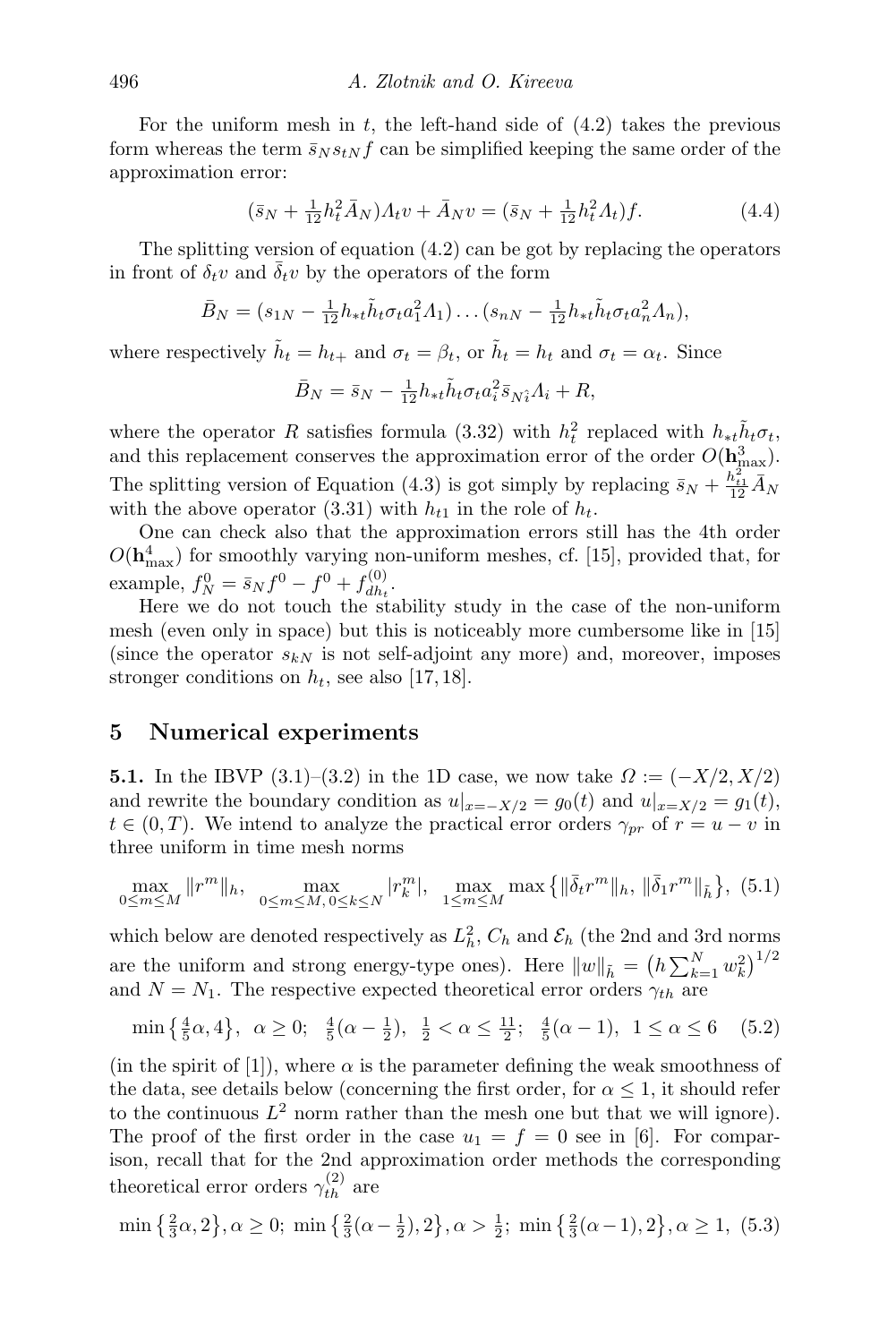according to [\[19\]](#page-23-6); recall that the middle error order is derived from two other ones. These orders also have recently been confirmed practically in [\[16\]](#page-23-5).

Let  $P_0(x) = (\text{sgn } x + 1)/2$  be the step Heaviside-type function,  $P_1(x) =$  $1-2|x|, P_k(x) = (\text{sgn } x)(2x)^k \ (k \geq 2)$  and  $Q_l(t) = P_0(t-t_*)(t-t_*)^l \ (l \geq 0)$ and  $t_* \in (0, T)$  is fixed) be piecewise-polynomial functions. For uniformity, we also set  $P_{-1}(x) = \delta(x)$  and  $Q_{-1}(t) = \delta(t - t_*)$  as the Dirac delta-functions concentrated at  $x = 0$  and  $t = t_*$ . We put  $X = T = 1$ .

We consider six typical Examples  $E_{\alpha}$ ,  $\alpha = 1/2, 3/2, \ldots, 11/2$ , of non-smooth data supplementing the study in [\[16\]](#page-23-5). The initial functions  $u_0 = P_{\alpha}$  and  $u_1 = c_1 P_{\alpha-1}$  are piecewise-polynomial functions of the degree  $[\alpha]$  and  $[\alpha] - 1$ respectively, with a unique singularity point  $x = 0$ , excluding the case  $[\alpha] = 0$ for  $u_1$ , where  $u_1(x) = c_1 \delta(x)$ . Thus  $u_0$  belongs to the Nikolskii space  $H_2^{\alpha}(\Omega)$  [\[9\]](#page-23-11) (and to the Sobolev-Slobodetskii space  $W_2^{\alpha-\varepsilon}(\Omega)$ ,  $0 < \varepsilon < 1/2$ ), and  $u_1 \in$  $H_2^{\alpha-1}(\Omega)$  (for  $\alpha > 1$ ).

The free term  $f(x,t) = c_2P_{-1}(x)Q_{-1}(t) = c_2\delta(x,t-t_*)$  is concentrated at  $(x, t) = (0, t_*)$  for  $\alpha = 1/2$ , or has the form  $f(x, t) = f_1(x) f_2(t) = c_2 P_0(x) Q_{-1}(t)$ for  $\alpha = 3/2$ , or the form of two such type summands  $f(x, t) = c_2 P_0(x) Q_{[\alpha]-2}(t)$  $+ c_3P_1(x)Q_{[\alpha]-3}(t)$  for  $\alpha \geq 5/2$ . The term  $f_1$  is piecewise-constant (the case  $\alpha_1 = 1/2$ ) for  $\alpha \geq 3/2$  or also piecewise-linear (the case  $\alpha_1 = 3/2$ ) for  $\alpha \geq 5/2$ , with a unique singularity point  $x = 0$ . Respectively the term  $f_2(t) = \delta(t - t_*)$ for  $\alpha = 3/2$  or  $f_2(t) = Q_{\alpha_2}(t)$  is a piecewise-polynomial function of the degree  $\alpha_2 = \alpha - 2 - \alpha_1 = [\alpha] - 2 - [\alpha_1]$  for  $\alpha \geq 5/2$ , with a unique singularity point  $t = t_*$ . Recall that, for  $\alpha_2 > 0$ , such  $f_2$  belongs to the Sobolev-Nikolskii space  $WH_1^{\alpha_2}(0,T)$  (for example, see [\[19\]](#page-23-6)), though not to the less broad Sobolev space  $W_1^{\alpha_2}(0,T)$ . Thus f itself or its both summands has the so called weak dominated mixed smoothness of the order  $\alpha_1$  in x and  $\alpha_2$  in t, with  $\alpha_1 + \alpha_2 =$  $\alpha - 1$ . Recall that this property is much broader than the standard weak smoothness of the order  $\alpha - 1$  in both x and t in  $L^2(Q)$ ; in particular, the case of f discontinuous in x is covered for any considered  $\alpha$ .

Here  $(c_1, c_2) = (0.4, 0.4), (1.9, 1.1)$  and  $(c_1, c_2, c_3) = (0.58, 2.1, 2.3), (2.8, 6.8,$ 7.3),  $(3.7, 13, 31)$ ,  $(4.6, 24, 51)$  for  $\alpha = \frac{1}{2}, \frac{3}{2}, \ldots, \frac{11}{2}$  respectively. We use these multipliers to make the contributions to  $r(\cdot, T)$  due to  $u_0$ ,  $u_1$  and f of the similar magnitude, and thus they all are significant.

We also take smooth  $g_0$  and  $g_1$  (not affecting  $\gamma_{pr}$ ) to simplify the explicit forms of u (which we omit here) based on the d'Alembert formula. Namely, we set  $g_0 = 0$  and  $g_1(t) = (c_1t)^k$  for  $\alpha = \frac{1}{2}, \frac{3}{2}$ ;  $g_0 = (-1)^k(-g_1^{(0k)} + c_1g_1^{(1k)})$  and  $g_1 = g_1^{(0k)} + c_1 g_1^{(1k)}$  for  $\alpha \ge \frac{5}{2}$ , where  $k = [\alpha]$  and

$$
g_1^{(0k)}(t) = \frac{1}{2} \left[ (1 - 2at)^k + (1 + 2at)^k \right], \quad k \ge 2,
$$
  

$$
g_1^{(1k)}(t) = 0, \quad k = 2, \quad g_1^{(1k)}(t) = \frac{1}{4ak} \left[ (1 + 2at)^k - (1 - 2at)^k \right], \quad k \ge 3.
$$

The properties of u in Example  $E_{\alpha}$  have been described in [\[16\]](#page-23-5) or are similar. Recall that, for example,  $u$  is piecewise-constant and discontinuous on  $Q$  for  $\alpha = \frac{1}{2}$ , or u is piecewise-linear with discontinuous piecewise-constant derivatives on  $\overline{Q}$  for  $\alpha = \frac{3}{2}$ , etc. The straight singularity lines are characteristics and  $t = t_*$ . Notice that u is not the classical solution for any  $\alpha$  but is strong one for  $\alpha \geq \frac{7}{2}$ and one of several weak solutions for  $\alpha \leq \frac{5}{2}$ , see details in [\[16\]](#page-23-5) (but note that,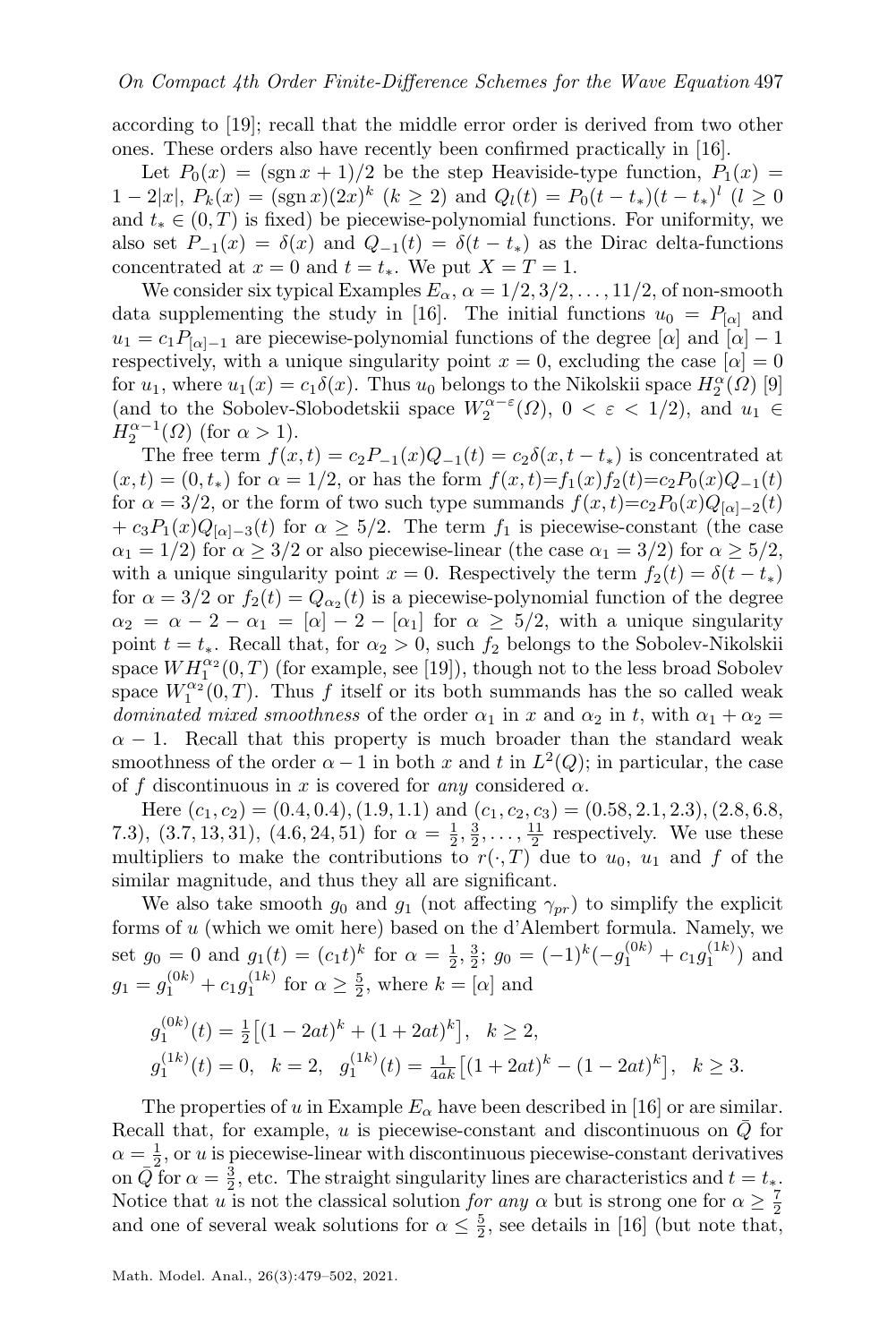for  $f(x,t) = P_1(x)\delta(t-t_*)$ ,  $\alpha = \frac{5}{2}$ , the jump of  $\partial_t u$  across  $t = t_*$  was not taken into account there).

We set  $v^0 = u_0$ ;  $u_{1N} = q_1 u_1$  for  $\alpha \leq \frac{3}{2}$ , or as in  $(3.12)$  for  $\alpha \geq \frac{5}{2}$ , and  $f_N^m = (q_1 f_1) q_t f_2^m$  on  $\omega_h$ , see Remark [4.](#page-8-3) For  $x_k \in \omega_h$  and even N, we have  $q_1\delta(\cdot)_k = \frac{1}{h}$  for  $x_k = 0$ , or  $q_1\delta(\cdot)_k = 0$  otherwise, and  $(q_1P_0)_k = P_0(x_k)$ . Also,  $\lim_{k \to \infty} \sum_{k=0}^{\infty} \frac{1}{k!} \sum_{k=0}^{\infty} \frac{1}{k!} \sum_{k=0}^{\infty} \frac{1}{k!} \sum_{k=0}^{\infty} \frac{1}{k!} \sum_{k=0}^{\infty} \frac{1}{k!} \sum_{k=0}^{\infty} \frac{1}{k!} \sum_{k=0}^{\infty} \frac{1}{k!} \sum_{k=0}^{\infty} \frac{1}{k!} \sum_{k=0}^{\infty} \frac{1}{k!} \sum_{k=0}^{\infty} \frac{1}{k!} \sum_{k=0}^{\in$  $m \neq m_*$ , or  $(q_t Q_k)^{m_*} = \frac{\tau^k}{(k+1)(k+2)}$ . We choose  $a = \frac{1}{\sqrt{k}}$  $\frac{\pi}{5}$ ,  $t_* = \frac{T}{2}$  and  $\tau = h$  (so the mesh is not adjusted to the characteristics).

To identify error orders more reliably, we compute the errors for  $N =$ 200, 400, ...,  $N_{\text{max}}$ , where  $N_{\text{max}} = 3200, 2000, 800$  respectively for  $\frac{1}{2} \leq \alpha \leq \frac{5}{2}$ ,  $\alpha = \frac{7}{2}, \frac{9}{2}$ ; also  $N = 200, 300, ..., N_{\text{max}}$  with  $N_{\text{max}} = 600$  for  $\alpha = \frac{11}{2}$  ( $N_{\text{max}}$ ) is lesser for  $\alpha \geq \frac{7}{2}$  to avoid an impact of the round-off errors on  $\gamma_{pr}$ ). We plot graphs of  $\log_{10} ||r||$  versus  $\log_{10} N$ , where  $||r||$  is each of the three norms [\(5.1\)](#page-17-1), and seek the almost linear dependence between them by the least square method. Thus we calculate the dependence  $||r|| \approx c_0 h^{\gamma_{pr}} = c_0(\frac{X}{N})^{\gamma_{pr}}$ .

For  $\alpha = \frac{3}{2}, \frac{5}{2}, \frac{7}{2}, \frac{9}{2}$  and the extended set  $N = 200, 400, \dots, 3200$ , we present  $\mathcal{E}, C_h, L_h^2$ -norms of the error denoted respectively by  $\triangle, \square, \diamondsuit$  on Figures [1](#page-19-0)[–2.](#page-20-0)

<span id="page-19-0"></span>

**Figure 1.** Examples  $E_{3/2}$  (left) and  $E_{5/2}$  (right):  $\mathcal{E}, C_h, L_h^2$ -norms of the error denoted respectively by  $\triangle$ ,  $\Box$ ,  $\diamondsuit$ , for  $N = 200, 400, \ldots, 3200$ .

Notice the abrupt decrease of the error range as  $\alpha$  grows. We also observe the slight oscillation of the data for  $\alpha = \frac{3}{2}$  that is an exception (they also present for  $\alpha = \frac{1}{2}$ ); instead, the linear behavior is typical for other  $\alpha$  and the values  $200 \leq N \leq N_{\text{max}}$ . The slight growth of  $L_h^2$ -norm for  $\alpha = \frac{7}{2}$  and much more significant growth of all the norms for  $\alpha = \frac{9}{2}$  as N increases reflect the impact of the round-off errors; the value of  $N$  when the error begins to increase depends on the norm. For  $\alpha = \frac{11}{2}$  the situation is even more strong (not presented).

The computed  $c_0$  and  $\gamma_{pr}$  together with the respective theoretical orders  $\gamma_{th}$  and  $\gamma_{th}^{(2)}$ , see [\(5.2\)](#page-17-2)–[\(5.3\)](#page-17-3), and the error norms  $\|r_N\|$  and  $\|r_N^{(2)}\|$  for  $N=$  $200, N_{\text{max}}$  are collected in Table [1.](#page-21-0) For more visibility, here we include the error norms  $||r_N^{(2)}||$  for the standard 2nd order scheme like [\(3.20\)](#page-9-0)–[\(3.21\)](#page-9-1) but with the multiplier  $-\sigma a_1^2 h_t^2$  substituted for  $\frac{1}{12}(h_1^2 - a_1^2 h_t^2)$ , with the weight  $\sigma = \frac{1}{2}$ , the same  $v^0$  and  $f_N$  but  $u_{1N} = q_1 u_1$  for  $\alpha \leq \frac{3}{2}$ , or  $u_{1N} = u_1$  for  $\alpha \geq \frac{5}{2}$ .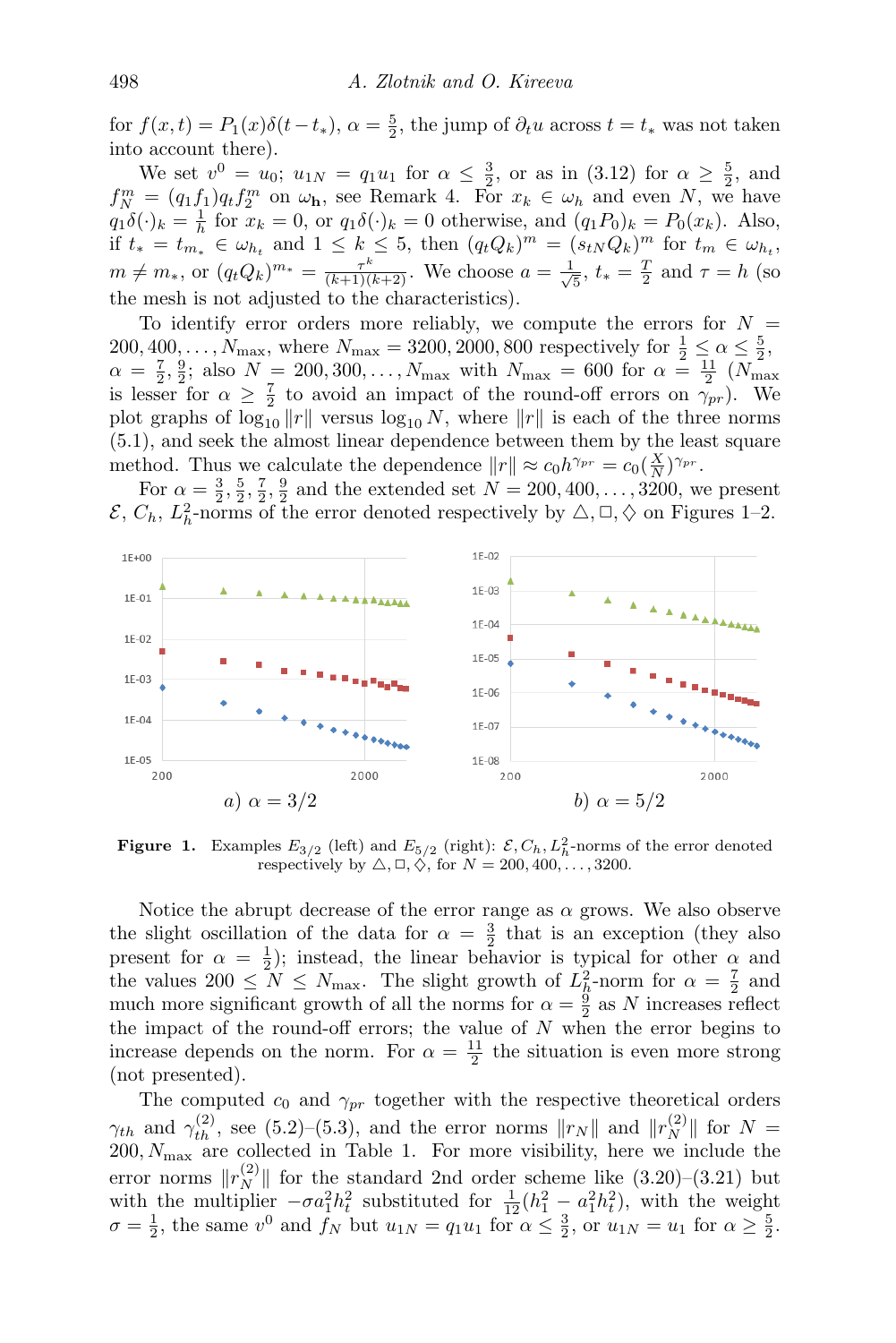<span id="page-20-0"></span>

**Figure 2.** Examples  $E_{7/2}$  (left) and  $E_{9/2}$  (right):  $\mathcal{E}, C_h, L_h^2$ -norms of the error denoted respectively by  $\triangle$ ,  $\Box$ ,  $\Diamond$ , for  $N = 200, 400, \ldots, 3200$ .

The main observation is the nice agreement between  $\gamma_{pr}$  and  $\gamma_{th}$  for all three norms in all Examples  $E_{\alpha}$ , thus the sensitive dependence of  $\gamma_{pr}$  on the data smoothness order  $\alpha$  becomes quite clear. This agreement is mainly better for the first and second norms [\(5.1\)](#page-17-1) (similarly to [\[16\]](#page-23-5)). Notice that  $\gamma_{th}^{(2)}/\gamma_{pr}$ and the error  $||r_{200}||$  in each norm decrease rapidly as  $\alpha$  grows. Clearly the errors  $||r_N||$  are much smaller than  $||r_N^{(2)}||$  for  $N = 200$  and  $N_{\text{max}}$  especially as  $\alpha$  grows. This demonstrates the essential advantages of the 4th approximation order scheme over the 2nd order one in the important case of non-smooth data as well. This is essential, in particular, in some optimal control problems [\[13\]](#page-23-12).

We also remind the explicit scheme  $(3.36)$ – $(3.37)$ . For the same X and a but  $h_t = h/a$  and  $T = Mh_t > 1$ , for example, the  $C_h$ -norm of the error equals  $0.311E-14$  even for  $N = 20$  and  $M = 10$  already in Example  $E_{3/2}$ ; thus clearly it is caused purely by the round-off errors.

**[5.](#page-17-0)2.** Also we analyze numerically scheme [\(4.4\)](#page-17-4) and [\(4.3\)](#page-16-1) (with  $f_{N_c}^0 = s_N f^0 +$  $\frac{2}{3}(f^{\tau/2}-f^0)$  on non-uniform spatial meshes such that  $x_k = \varphi(\frac{k}{N}) - \frac{X}{2}$ ,  $0 \le k \le$ N, and  $h_k = x_k - x_{k-1}$ . Here  $\varphi \in C[0,1]$  is a given increasing node distribution function with the range  $\varphi([0,1]) = [0,X]$ . We take again  $X = T = 1$  and  $a=\frac{1}{\sqrt{2}}$  $\frac{1}{5}$  but consider only the smooth (analytic) exact solution u for the data

$$
u_0(x) = \sin(2\pi(x+0.5)), \ u_1(x) = 4\sin(3\pi(x+0.5)), \ f(x,t) = e^{x+0.5-t},
$$
  
\n
$$
g_0(t) = \frac{1}{2a} \left( \frac{1}{a+1} e^{at} + \frac{1}{a-1} e^{-at} - \frac{2a}{a^2-1} e^{-t} \right) \ (a \neq 1), \ g_1(t) = eg_0(t).
$$

We base on the practical stability condition  $h_t^2 \frac{a^2}{h^2}$ .  $\frac{a^2}{h_{\min}^2} \leq \frac{1}{2}$  with  $h_{\min}$  =  $\min_{1 \leq k \leq N} h_k$  (cp. [\(3.34\)](#page-13-2) for  $C_0 = 1$  and  $\varepsilon_0^2 = \frac{1}{2}$ , thus we set  $M = M_0 :=$  $\frac{\sqrt{2}aT}{\sqrt{h_{\min}}}$ , where  $[b]$  is the maximal integer less or equal b. It turns out to be accurate in practice, see below. We take  $N = 50, 100, \ldots, 1000$ .

In Table [2,](#page-21-1) the error behavior in the  $C_h$  norm is represented for several functions  $\varphi_l, 0 \le l \le 6$ . Clearly  $\varphi_0(t) = t$  sets the uniform mesh and is included for comparison only. Notice that  $\varphi'_3(0) = 0$  whereas  $\varphi'_l(+0) = +\infty$ ,  $l = 4, 5, 6;$ both cases are more complicated than the standard one  $0 < \underline{c} \leq \varphi'_l(\xi) \leq \overline{c}$  on  $[0, 1], l = 1, 2$ , in the existing theory [\[15\]](#page-23-3).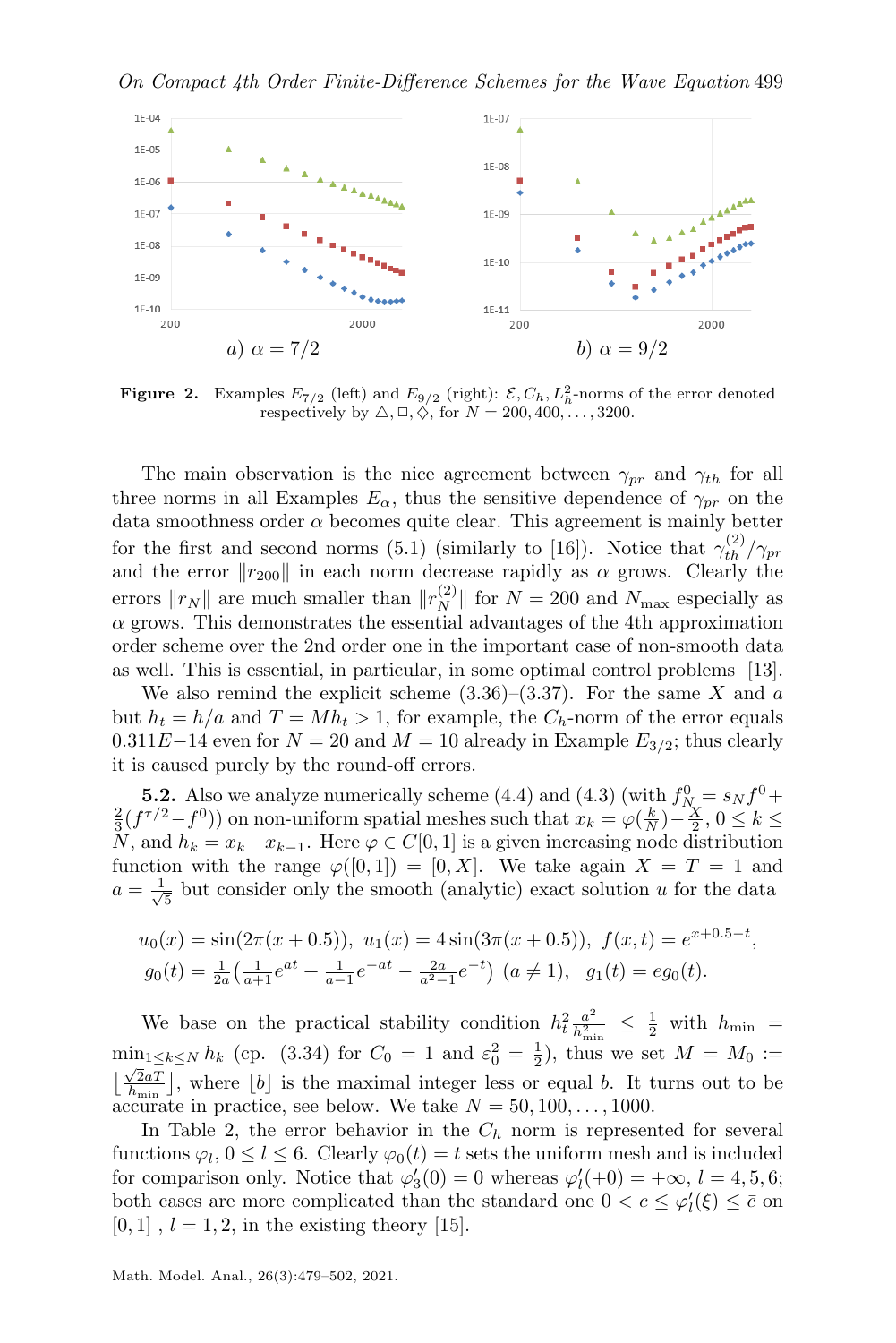| $\alpha$ | $\ \cdot\ $     | c <sub>0</sub> | $\gamma_{pr}$ | $\gamma_{th}$  | $\gamma_{th}^{(2)}$ | $  r_{200}  $ | $  r_{N_{\text{max}}}  $ | $  r_{200}^{(2)}  $ | $\ r^{(2)}_{N_{\rm max}}\ $ |
|----------|-----------------|----------------|---------------|----------------|---------------------|---------------|--------------------------|---------------------|-----------------------------|
| 1/2      | $L_h^2$         | 0.514          | 0.406         | 0.4            | 1/3                 | $.595E - 1$   | $.192E - 1$              | $.943E - 1$         | $.373E - 1$                 |
| 3/2      | $\mathcal{E}_h$ | 1.24           | 0.346         | 0.4            | 1/3                 | $.201E - 0$   | $.751E - 1$              | $.404E - 0$         | $.172E - 0$                 |
|          | $C_h$           | 0.245          | 0.742         | 0.8            | 2/3                 | $.475E - 2$   | $.582E - 3$              | $.180E - 1$         | $.294E - 2$                 |
|          | $L_h^2$         | 0.393          | 1.217         | 1.2            | 1                   | $.635E - 3$   | $.215E - 4$              | $.272E - 2$         | $.168E - 3$                 |
| 5/2      | $\mathcal{E}_h$ | 0.924          | 1.167         | 1.2            | $\mathbf{1}$        | $.188E - 2$   | $.745E - 4$              | $.965E - 2$         | $.628E - 3$                 |
|          | $C_h$           | 0.211          | 1.615         | 1.6            | 4/3                 | $.406E - 4$   | $.461E - 6$              | $.480E - 3$         | $.121E - 5$                 |
|          | $L_h^2$         | 0.305          | 2.007         | $\overline{2}$ | 5/3                 | $.734E - 5$   | $.281E - 7$              | $.103E - 3$         | $.999E - 6$                 |
| 7/2      | $\mathcal{E}_h$ | 1.49           | 1.975         | $\overline{2}$ | 5/3                 | $.422E - 4$   | $.448E - 6$              | $.766E - 3$         | $.169E - 4$                 |
|          | $C_h$           | 0.377          | 2.403         | 2.4            | $\overline{2}$      | $.111E - 5$   | $.440E - 8$              | $.993E - 4$         | $.102E - 5$                 |
|          | $L_h^2$         | 0.435          | 2.798         | 2.8            | $\overline{2}$      | $.160E - 6$   | $.260E - 9$              | $.391E - 4$         | $.394E - 6$                 |
| 9/2      | $\mathcal{E}_h$ | 3.23           | 2.787         | 2.8            | $\overline{2}$      | $.125E - 5$   | $.261E - 7$              | $.408E - 3$         | $.256E - 4$                 |
|          | $C_h$           | 1.17           | 3.205         | 3.2            | $\overline{2}$      | $.492E - 7$   | $.579E - 9$              | $.144E - 3$         | $.906E - 5$                 |
|          | $L_h^2$         | 1.21           | 3.601         | 3.6            | $\overline{2}$      | $.628E - 8$   | $.427E - 10$             | $.858E - 4$         | $.536E - 5$                 |
| 11/2     | $\mathcal{E}_h$ | 11.2           | 3.597         | 3.6            | $\overline{2}$      | $.593E - 7$   | $.114E - 8$              | $.125E - 2$         | $.139E - 3$                 |
|          | $C_h$           | 8.02           | 3.997         | $\overline{4}$ | $\overline{2}$      | $.508E - 8$   | $.631E - 10$             | $.502E - 3$         | $.558E - 4$                 |
|          | $L_h^2$         | 3.77           | 3.966         | 4              | $\overline{2}$      | $.285E - 8$   | $.370E - 10$             | $.310E - 3$         | $.347E - 4$                 |

<span id="page-21-0"></span>Table 1. Numerical results for the uniform mesh.

<span id="page-21-1"></span>**Table 2.** Numerical results for non-uniform spatial meshes, with  $\varphi_2(\xi) = \frac{\ln(60\xi+1)}{\ln 61}$ .

| $l \varphi_l(\xi)$ | $c_0$ |       |  | $\gamma_{pr}$ $  r_{200}  _{C_h}$ $  r_{400}  _{C_h}$ $  r_{800}  _{C_h}$ | $\frac{h_{\max}}{h_{\min}}$ | $[\rho_{\min}, \rho_{\max}]$ $\frac{M}{N}$                                                                                                          |      |
|--------------------|-------|-------|--|---------------------------------------------------------------------------|-----------------------------|-----------------------------------------------------------------------------------------------------------------------------------------------------|------|
| $0 \xi$            | 42.0  |       |  |                                                                           |                             | 4.001 .262E-7 .164E-8 .103E-9 1 [1,1]                                                                                                               | .631 |
|                    |       |       |  |                                                                           |                             | $1\begin{array}{cccccc} 1 & \frac{e^{5\xi}-1}{e^{5}-1} & 15878 & 3.988 & .107E-4 & .668E-6 & .418E-7 & 147.5 & [1.006,1.006] & 18.6 \\ \end{array}$ |      |
| 2 $\varphi_2(\xi)$ |       |       |  |                                                                           |                             | $966736*$ $3.945*$ $.784E-3$ $.533E-4$ $.341E-5$ $58.78$ $[.9325, .9988]$ $2.64$                                                                    |      |
| 3 $\xi^{3/2}$      |       |       |  |                                                                           |                             | $161.7$ $4.001$ $.101E-6$ $.629E-8$ $.392E-9$ $42.41$ $[1.001, 1.828]$ 17.9                                                                         |      |
| 4 $\xi^{3/4}$      | 495.2 | 3.600 |  |                                                                           |                             | $.265E-5$ $.216E-6$ $.173E-7$ 7.090 $[.6818, .9997]$ 843                                                                                            |      |
| 5 $\xi^{5/8}$      | 468.7 |       |  |                                                                           |                             | 3.019 .556 $E-4$ .672 $E-5$ .792 $E-6$ 19.62 [.5422, .9995] 1.01                                                                                    |      |
| 6 $\xi^{1/2}$      |       |       |  |                                                                           |                             | $427.0^*$ $2.411^*$ $.118E-2$ $.230E-3$ $.427E-4$ $56.55$ $[.4142, .9994]$ $1.26$                                                                   |      |

The error orders  $\gamma_{pr}$  are close to 4 for  $0 \le l \le 3$  but decrease down to 2.411 as in the formula  $\varphi_l(\xi) = \xi^{a_l}$  the power  $a_l = \frac{3}{4}, \frac{5}{8}, \frac{1}{2}$  diminishes,  $l = 4, 5, 6$ . Thus the approximation orders 3 or 4, see Section [4,](#page-15-0) are not always the practical error orders as well. For  $l = 2, 6$ , the values of  $c_0$  and  $\gamma_{pr}$  are marked by  $*$  meaning that the results are yet too rough for  $N = 50, 100, 150$  and thus ignored in their computation. For any l, the graphs of  $\log_{10} ||r_N||_{C_h}$  versus  $\log_{10} N$  are very close to straight lines (omitted for brevity).

The mesh data  $\frac{h_{\max}}{h_{\min}}$ ,  $\rho_{\min} := \min_{1 \leq k \leq N-1} \frac{h_{k+1}}{h_k}$  $\frac{1}{h_k}$ ,  $\rho_{\max} := \max_{1 \le k \le N-1} \frac{h_{k+1}}{h_k}$  $h_k$ and  $\frac{M}{N}$ , all for  $N = 800$  only, are also included into the table. Note that condition [\(4.1\)](#page-16-2) is violated for  $l = 3, 5, 6$ , but this does not essentially affect the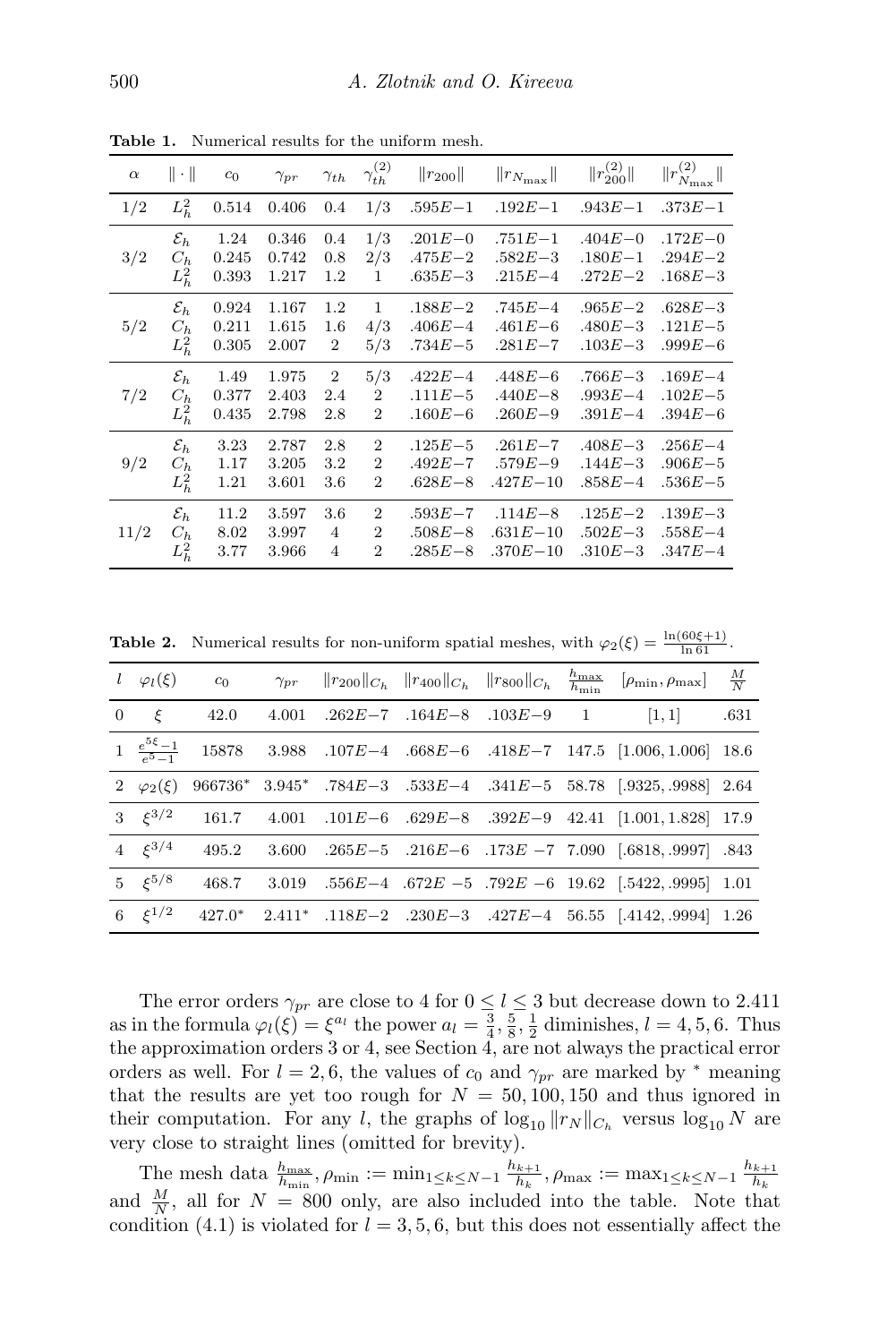results. For  $l = 1$ ,  $\rho_{\min} = \rho_{\max}$  since the steps  $h_k$  form a geometric progression. Also  $\varphi_l$  is strictly convex (or concave) on [0, 1] for  $l = 1, 3$  (or  $l = 2, 4, 5, 6$ ), accordingly  $h_k = \varphi_l'(\xi_k)$ , where  $\xi_k \in (\frac{k-1}{N}, \frac{k}{N})$ , increases and  $\rho_{\min} > 1$  (or decreases and  $\rho_{\text{max}} < 1$ ) as k grows. The ratios  $\frac{M}{N}$  are not high except  $l = 1, 3$ .

Taking smaller M by replacing  $\sqrt{2}$  with  $\frac{1}{\sqrt{2}}$  $\frac{1}{2}$  in the above formula, for  $l =$ 0, 1 (the cases of the uniform and non-uniform meshes), leads us to highly unstable computations for  $N \geq 100$ : the  $C_h$ -norm of numerical solutions grows exponentially.

#### Acknowledgements

The publication was prepared within the framework of the Academic Fund Program at the National Research University Higher School of Economics (HSE) in 2019–2020 (grant no. 19-01-021) and by the Russian Academic Excellence Project "5-100" as well as by the Russian Foundation for the Basic Research, grant no. 19-01-00262.

The authors are grateful to both anonymous reviewers for their stimulating comments which help us to supplement the results.

### References

- <span id="page-22-6"></span>[1] P. Brenner, V. Thomée and L.B. Wahlbin. *Besov spaces and applications* to difference methods for initial value problems. Springer, Berlin, 1975. [https://doi.org/10.1007/BFb0068125.](https://doi.org/10.1007/BFb0068125)
- <span id="page-22-0"></span>[2] S. Britt, E. Turkel and S. Tsynkov. A high order compact time/space finite difference scheme for the wave equation with variable speed of sound. J. Sci. Comput., 76(2):777–811, 2018. [https://doi.org/10.1007/s10915-017-0639-9.](https://doi.org/10.1007/s10915-017-0639-9)
- <span id="page-22-3"></span>[3] B. Ducomet, A. Zlotnik and A. Romanova. On a splitting higher-order scheme with discrete transparent boundary conditions for the Schrödinger equation in a semi-infinite parallelepiped. Appl. Math. Comput., 255:195–206, 2015. [https://doi.org/10.1016/j.amc.2014.07.058.](https://doi.org/10.1016/j.amc.2014.07.058)
- <span id="page-22-1"></span>[4] B. Hou, D. Liang and H. Zhu. The conservative time high-order AVF compact finite difference schemes for two-dimensional variable coefficient acoustic wave equations. J. Sci. Comput., 80:1279-1309, 2019. [https://doi.org/10.1007/s10915-019-00983-6.](https://doi.org/10.1007/s10915-019-00983-6)
- <span id="page-22-4"></span>[5] M.K. Jain, S.R.K. Iyengar and G.S. Subramanyam. Variable mesh methods for the numerical solution of two-point singular perturbation problems. Comput. Meth. Appl. Mech. Engrg., 42:273–286, 1984. [https://doi.org/10.1016/0045-](https://doi.org/10.1016/0045-7825(84)90009-4) [7825\(84\)90009-4.](https://doi.org/10.1016/0045-7825(84)90009-4)
- <span id="page-22-7"></span>[6] B. Jovanović. On the estimates of the convergence rate of the finite difference schemes for the approximation of solutions of hyperbolic problems, II part. Publ. Inst. Math., 88(89):149–155, 1994.
- <span id="page-22-5"></span>[7] S. Lemeshevsky, P. Matus and D. Poliakov. Exact finite-difference schemes. Walter de Gruyter, Berlin/Boston, 2016. [https://doi.org/10.1515/9783110491326.](https://doi.org/10.1515/9783110491326)
- <span id="page-22-2"></span>[8] K. Li, W. Liao and Y. Lin. A compact high order alternating direction implicit method for three-dimensional acoustic wave equation with variable coefficient. J. Comput. Appl. Math., 361(1):113–129, 2019. [https://doi.org/10.1016/j.cam.2019.04.013.](https://doi.org/10.1016/j.cam.2019.04.013)